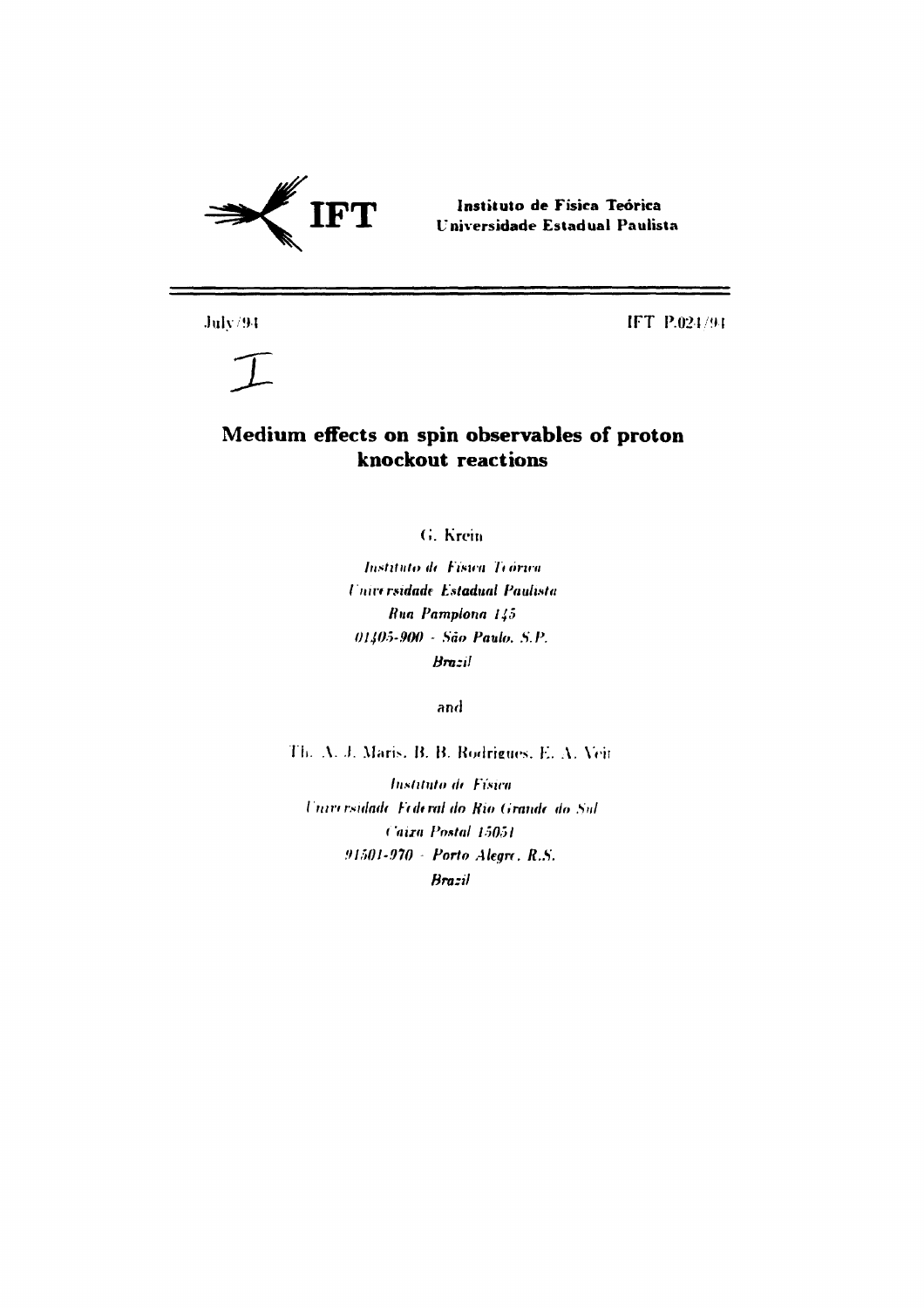**Instituto de Física Teórica Universidade Estadual Paulista Rua Pamplona. 14S 01405-900 - São Paulo, S.P. Brazil**

**Telephone: 55(11)251.5155 Telefax: 55(11)288.8224 Telex: 55 (11) 31870 ÜJMFBR Electronic Address: LIBRARYâlFT UESP ANSP BR 47553::LIBRARY**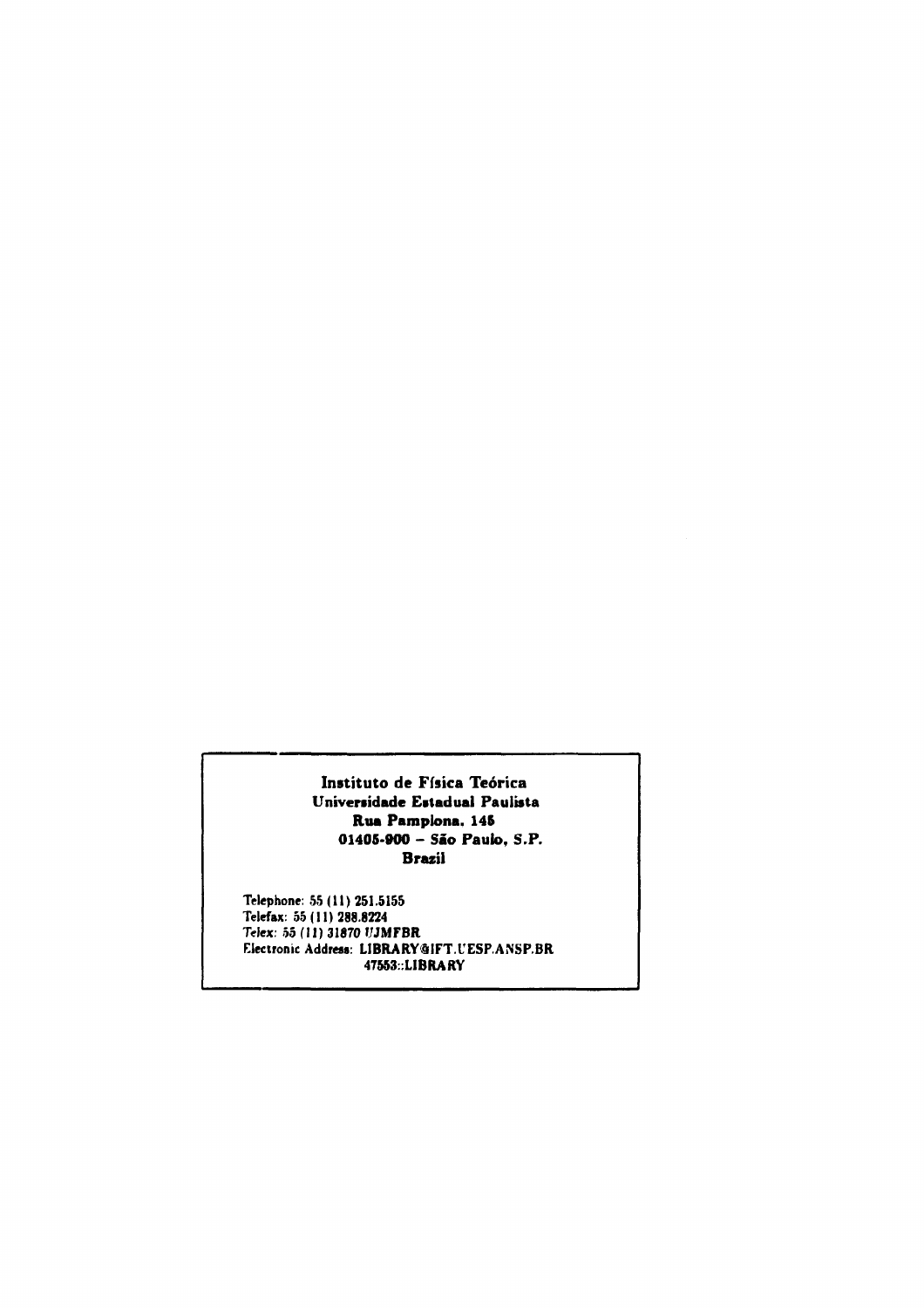## Medium effects on spin observables of proton knockout reactions

G. Krein

Instituto de Fúsica Teórica - Universidade Estadual Paulista Rua Pamplona, 145 - 01405-000 São Paulo - Brazil

Th.A.J. Maris, B.B. Rodrigues and E.A. Veit

Instituto de Física - Universidade Federal do Rio Grande do Sul Caira Postal, 15051 - 91501-970 Porto Alegre - Brazil

## **Abstract**

Medium modifications of the properties of bound nucleons and mesons are investigated by means of medium energy quasi-free proton-knockout reactions with polarized incident protons. The sensitivity of the spin observables of these reactions to modifications of the nucleon and meson properties is studied using the Bonn one-boson exchange model of the nucleon-nucleon interaction. A method proposed to extract the pp analysing power in medium from the  $(\tilde{y}, 2p)$  asymmetries indicates a reduction of this quantity compared to its free space value. This reduction is linked to modifications of masses and coupling constants of the nucleons and mesons in the nucleus. The implications of these modifications for another spin observable to be measured in the future are discussed.

 $\overline{1}$ 

**Typeset using REVTEX**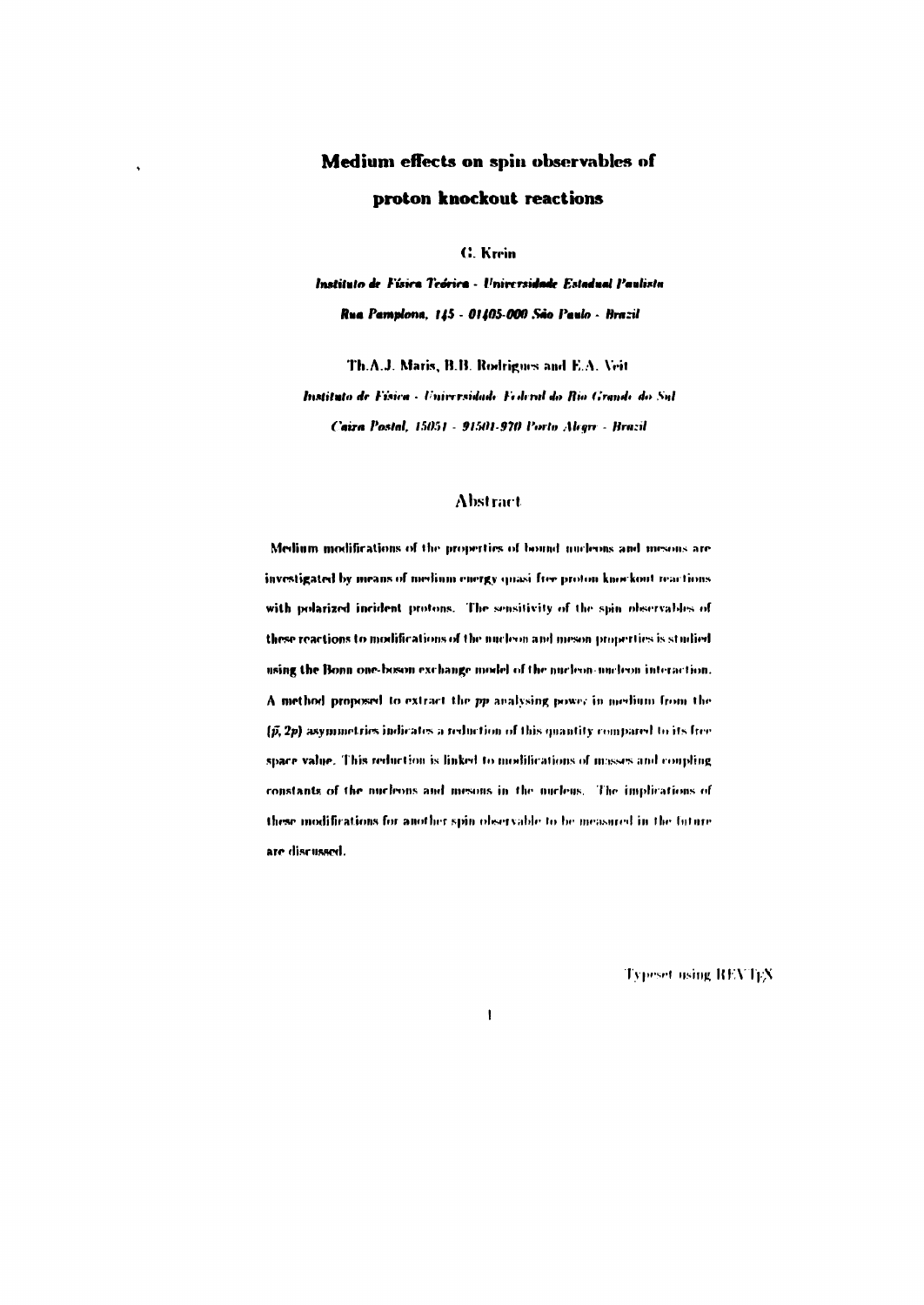## **1. INTRODUCTION**

In recent years the question of medium modifications of nucleons and mesons properties has received a great deal of attention (I 121. There have been speculations on modifications of nucleon and meson masses and sizes, and of meson-nucleon coupling constants. These **speculations have been motivated from a variety of theoretical points of view, which include** renormalization effects due to strong relativistic nuclear fields, deconfinement of quarks, and chiral symmetry restoration. Independently of the theoretical explanation, it is important to have different experiments which might provide information on this issue.

Quasi-free (x,xN) reactions represent probably the most direct manner to measure singleparticle properties in nuclei. Hence, it is a suitable tool to observe medium modifications of micleons and mesons properties and their consequences on physical observables of these  $\exp$ -riments. In this paper we propose to use quasi-free  $(\vec{p}, 2p)$  reactions<sup>1</sup> with polarized incident protons to investigate medium modifications of bound nucleons.

In a quasi-free  $(p,2p)$  scattering an incident proton of medium energy  $(200 \sim 1000 \text{ MeV})$ knocks out a bound proton [13]. The only violent interaction of this process occurs between the incident particle and the ejected one. The incoming and outcoming nucleons wave **fund ions are just, distorted while traversing the nucleus. By measuring in coincidence the** energies and *inomenta of the emerging nucleons*, these processes provide a direct information **on single particle separation energy spectra and momentum distributions. In the last three** decades quasi-free scattering experiments have been performed with this basic purpose. For **an overview of this topic see lief. [14,15].**

**The formalism generally used to describr quasi-free reactions is based on the impulse approximation to describe the violent quasi-free collision, whereas initial- and final-state interactions, or distortions, are described by complex optical potentials. The cross section** of (p. 2p) reactions is sensitively dependent on these distortions. In particular, the imaginary

<sup>&</sup>lt;sup>1</sup>The arrow over *p* indicates a polarized incident beam.

 $\overline{2}$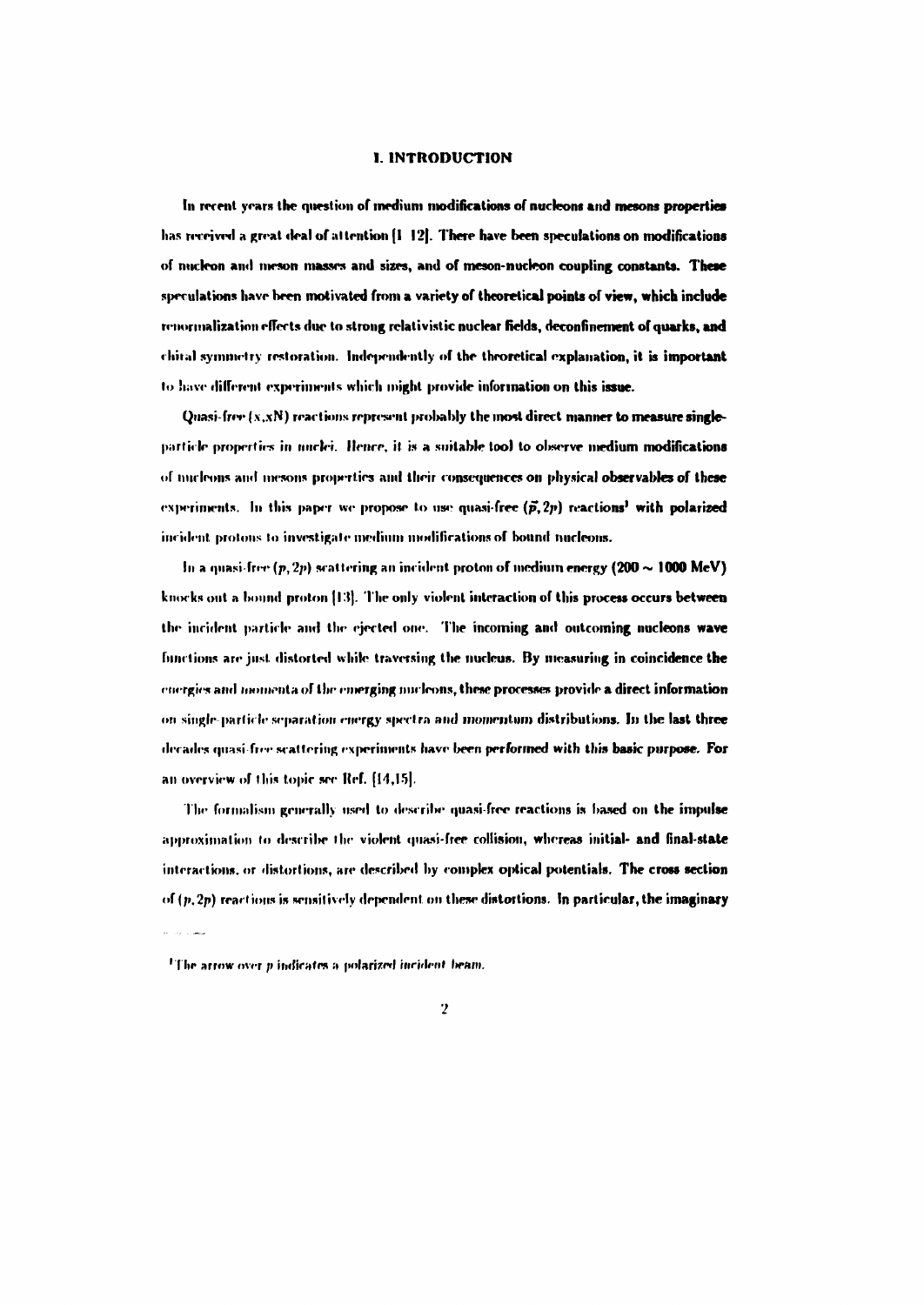**part of the optical potentials, representing the multiple scattering, may reduce the quasi**free cross section by an order of magnitude. As a consequence a relatively small change in the somewhat uncertain imaginary optical potentials may spoil a good description of an **experimental result.** In other words, a good fit to an experimental result may partly be due to a fortunate adjustment of the distorting potential. A new perspective in this field has been **opened by the possibility of exploring spin and isospin degrees of freedom [Hi.17], specially** due to the fact that comparing different processes (by changing the spin or isospin variable) in a single kinematical and geometrical situation, the uncertainties related to the distortions **may to a large extent be eliminated [18].** Hence, using this kind of comparison one may check **whether and to which extent the medium modifications of nucleon and mesons properties are reflected in the spin observables of quasi free scattering. One such a case is given by coplanar quasi-free scattering with polarized incident protons in a single kinematical and geometrical situation by varying the polarization of the incident pinion**

The effect of medium modification of the nucleon and mesons masses on the differential cross sections and on spin observables of proton-nucleus elastic scattering has been recently **investigated** in Ref.  $[6]$  by using the Brown and Rho hadronic scaling law  $[7]$ . The mod $ification of the meson masses removes the nuclear radius discrepancy which persistently$ **occurred** in analysis with the non-relativistic impulse approximation (NRIA) when empirical nuclear densities obtained from eletron scattering are employed. Moreover, the modified meson masses do not spoil the successes achieved with the relativistic impulse approximation (MA) of **Ref.** (19] on spin observable».

The relative successes in accessing medium modifications by means of elastic [20] and quasi-elastic [21,22] proton scattering motivated us to consider quasi free  $(\vec{p}, 2\vec{p})$  scattering to investigate the medium effects on the spin observables  $[23,24]$ . Compared with elastic nuclear scattering, the quasi-free processes are very simple; while the first one deals with the superposition of scattering amplitudes of all nucleons of the nucleus, the last one deal basically with the scattering amplitude of a single nucleon in the nucleus.

Medium effects have been introduced  $[25]$  in the treatment of quasi-free processes using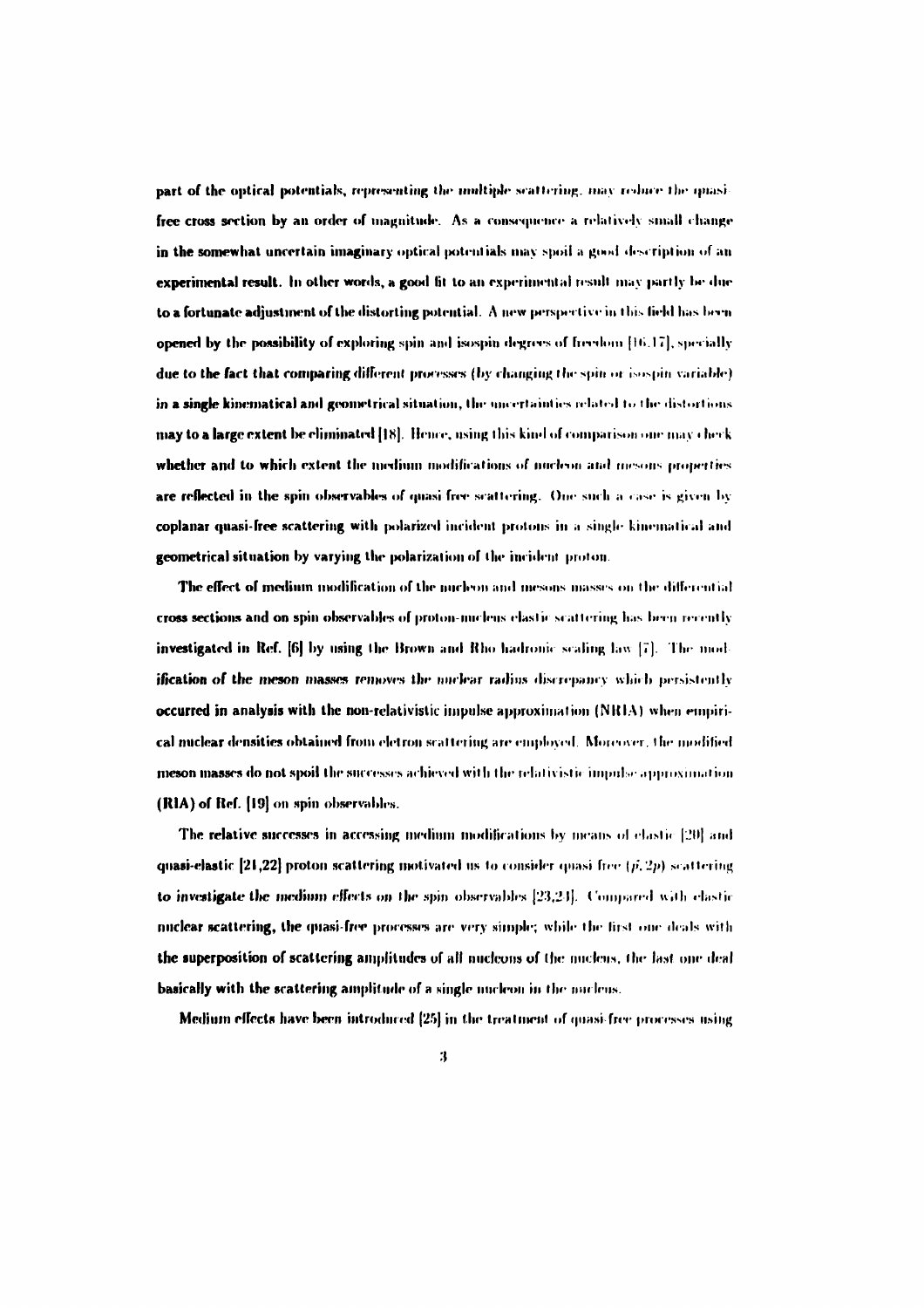the density dependent I matrix interaction by Von Gerarib and Nakano. It was found that they increase the cross sections somewhat, but scare ely change the analysing powers. In the present paper we are essentially concerned with the analysing powers since there seem to exist discrepancies between the experimental results and theoretical predictions [26].

A recent new development in the treatment of  $(\vec{p}, 2p)$  reaction is the use of relativistic distorted impulse approximations (RDIA)  $[27]$ . The relativistic calculations include clastic distortions described by relativistic optical potentials with complex vector and scalar potentials, and Dirac Hartree like mean held potentials for the nuclear structure. More recently [28], recoil effects have been incorporated in the RDIA calculation. The general result of the relativistic calculations is that they clearly improve the theoretical description of sev eral aspects of the reactions. However, there remain discrepancies mainly related to spin observables at some geometries. In this sense, our study is complementary to the relativistic calculations and might indicate the importance of medium modifications of the basic nucleon properties to be included in a complete calculation

In the following section we briefly review the usual formalism for treating quasi-free  $(p, 2p)$  scattering and compare the experimental data with the theoretical predictions. In section III we use the one boson exchange Bonn [29.30] potential model to investigate the influences which the different mesons play for the spin observables relevant to quasi-free scattering. The effects of modifications of the masses of the nucleons and mesons and of the meson nucleon coupling constants on the spin observables are investigated in section IV. There we also study the implications of these modications for the interpretation of the available experimental data. Our conclusions and future perspectives are presented in section V.

#### **H. QUASI-FREE (p. 2p) SCATTERING**

In this section we briefly summarize the formalism generally used to calculate the quasifree correlation cross section [14,15] to make the present paper self-contained and to clarify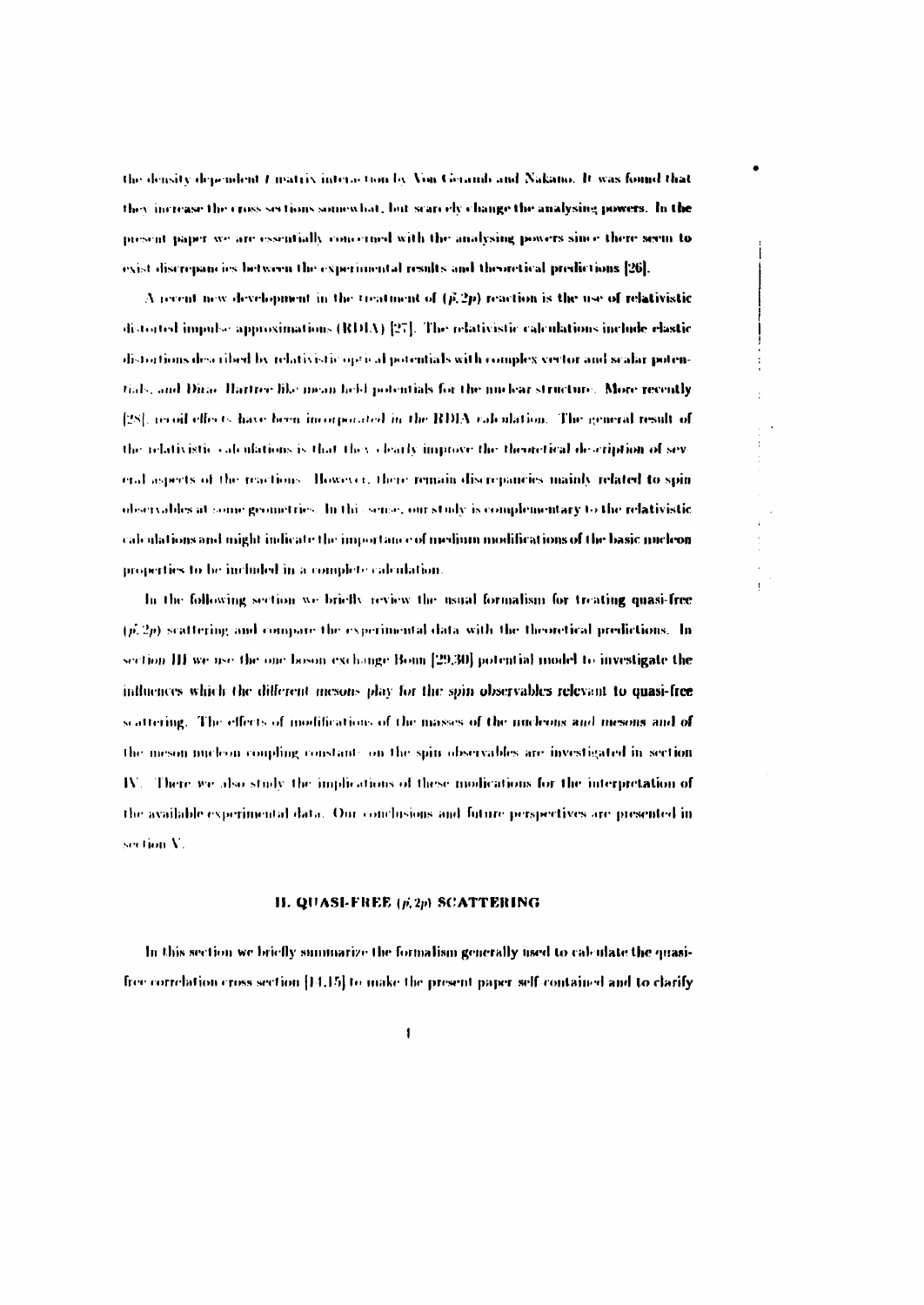our later arguments. Therefore, we focus our attention just on those aspects relevant to these purposes. We also show that in some special cases the pp analysing power in medium is directly given by the asymmetries of the  $(\vec{p}, 2p)$  reactions. At the end of this section we discuss the experimental data used to detect nuclear medium modifications of nucleon and meson properties.

The correlation cross section for quasi-free scattering in the factorized distorted wave impulse approximation (DWIA) is given by:

$$
\frac{d^5\sigma}{d\Omega_1 d\Omega_2 dE} = K F \frac{d\sigma_{pp}}{d\Omega} (E_0, \theta, P_{eff}) P_S(\vec{k}_3) \tag{1}
$$

Here KF is a kinematical factor. The indices 0, 1 and 2 refer to the incoming and the two emerging particles, respectively, and 3 to the nuclear (ejected) proton. The nucleon-nucleon cross section,  $\frac{d\sigma_{\text{FP}}}{d\Omega(E_0,\theta,P_{eff})}$ , is taked at energy  $E_0$  and angle  $\theta$  defined in the center of mass system corresponding to the quasi-free collision.  $P_S(\vec{k}_3)$  is the distorted momentum distribution of the nuclear proton, with  $\vec{k}_3 = \vec{k}_1 + \vec{k}_2 - \vec{k}_0$  (equating the negative recoil momentum of the residual nucleus) by momentum conservation.

In the impulse approximation, one assumes that the nuclear medium does not affect the violent nucleon-nucleon knockout process. In this case,  $\frac{d\sigma_{pp}}{d\Omega}$  is the center of mass free cross section for nucleons 0, 1 and 2 with their actual momenta and polarizations in the laboratory system, while the ejected nucleon, 3, has an effective polarization inside the nucleus, represented by  $P_{eff}$ .

A free pp cross section has been used to calculate the quasi-free cross sections along the years [14,15,18]. In this paper we perform an exploratory study about the consequences of relaxing the impulse approximation by using a medium modified  $pp$  cross section. An attempt in this direction, made by Kudo and Miyazaki [25] by introducing medium effects using a density dependent f-matrix, has scarcely changed the analysing power.

In the derivation of the cross section  $(Eq_{\epsilon}(1))$  besides the impulse approximation for the scattering matrix element of the knockout process, also the factorization assumption has been used. That is, fixed average values for the nucleon-nucleon matrix elements have been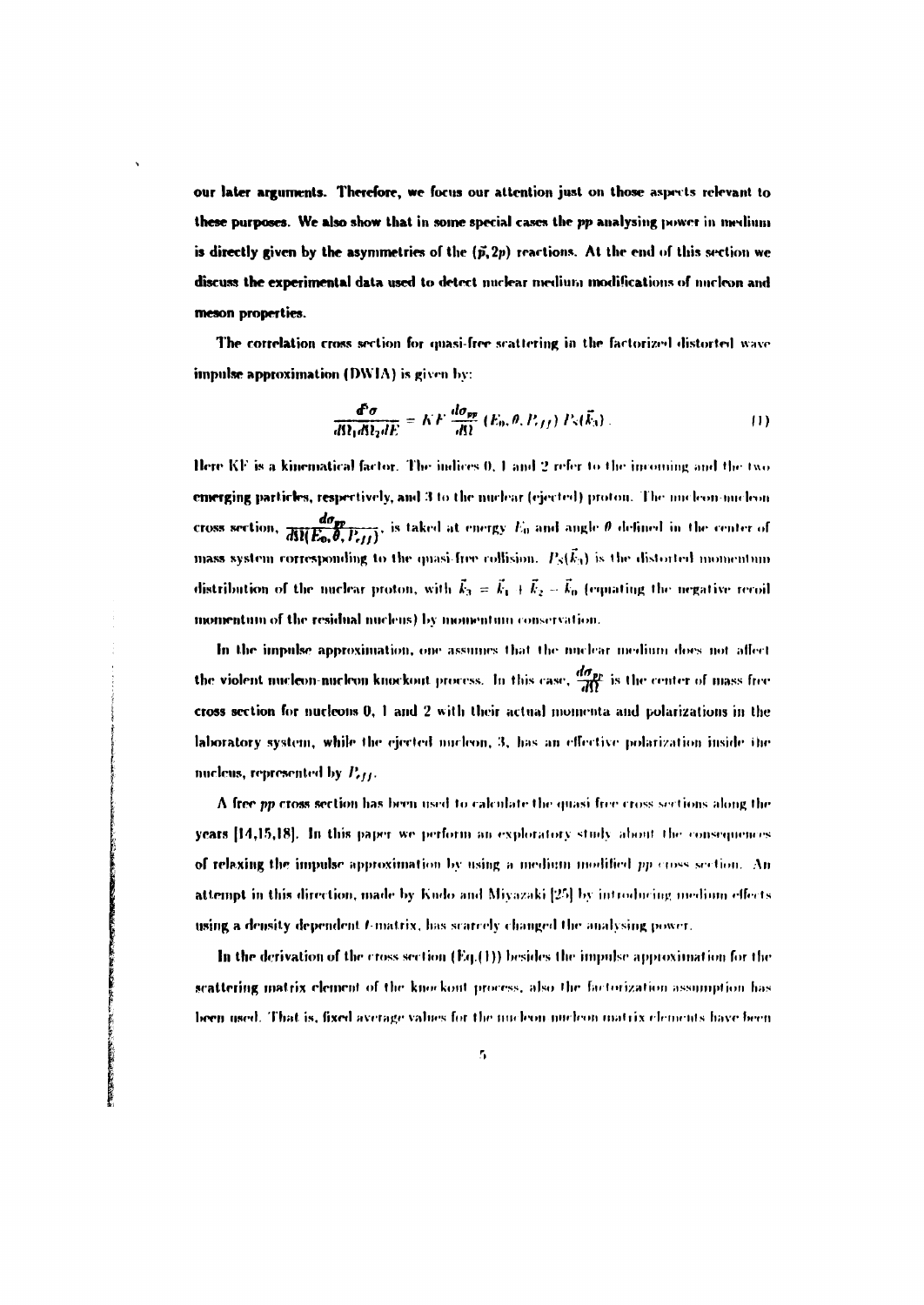take-, in spite of the fact that, because of the distortion, the momentum and energy values **of lhe nueleon-nuclron collision in tlie nucleus have a certain spread around the asywntotic ones. For nucleon-nucleon quasi-free scattering at a few hundred of MeV the factorisatioa** approximation has been shown to be a good approximation, as long as one avoids those parts of the momentum distributions which are mainly made up of multiple scattered nucleons. These are the regions where the undistorted momentum distributions vanish or are very **small ||fi|. This is an important restriction which shall come up again when we analyse the ;iv;iilal>le experimental data.**

**These ami others assumptions ami approximations used to deduce the factorized cross** section given by Eq.(1) are extensively discussed in the literature. They include the distor**tions of the incoming and outgoing urn leons, thr off-shell effects and short range correlations. I'roni llir drtailrd studies over the years, the pirtnre which comes out is that the most doubt**ful approximation refers to the strong distortions for the incoming and outgoing nucleons. These have been treated via optical potentials, with or without the spin-orbit term. The distortion may reduce the quasi-free cross section by one order of magnitude! In contrast, in most cases the spin dependence of the distortion is not too strong [31] and the off-shell **effects are relatively small [14 IS).**

To avoid uncertainties caused mainly by the distortion, it is desirable to work with ratios of quasi-free processes with similar geometrical and kinematical conditions. That is the case for different measurements in a single kinematical and geometrical situation by varying the polarization of the incident beam or the isospin of the ejected nucleon (18). In case the **incident polarization is changed, a suitable experimental quantity is the asymmetry defined by**

$$
A = \frac{d\sigma^{(+)} - d\sigma^{(-)}}{d\sigma^{(+)} + d\sigma^{(-)}},
$$
 (2)

where the  $+$  and  $-$  signs indicate the spin direction of the incoming proton. Using the factorized DWIA, the asymmetry is given entirely in terms of the ratio of proton-proton

ť.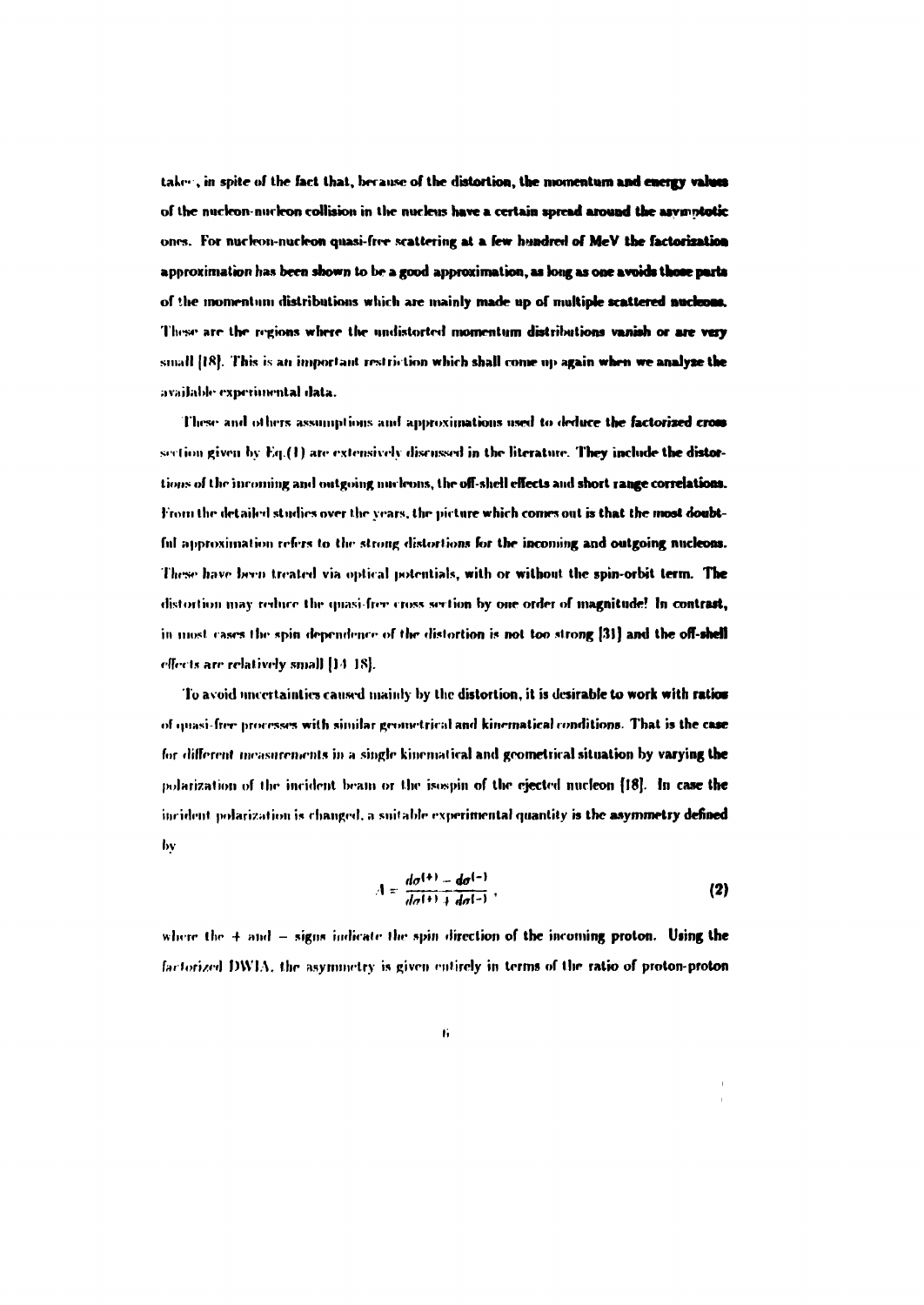cross sections, with polarizations  $P_0$  and  $P_{eff}$  orthogonal to the scattering plane<sup>2</sup> [32]:

$$
\frac{d\sigma}{d\Omega}(\theta, T_{rel}) = I_0(\theta, T_{rel})\{1 + (P_0 + P_{eff})P(\theta, T_{rel}) + P_0P_{eff}C_{un}(\theta, T_{rel})\},
$$
(3)

where  $I_n(\theta, T_{rel})$  is the free unpolarized pp cross section, and  $P(\theta, T_{rel})$  and  $C_{nn}(\theta, T_{rel})$  are spin observables for free polarized pp scattering taking at the center of mass angle  $\theta$  and at the relative kinetic energy  $T_{rel}$ . The effective polarization  $\{P_{eff}\}$  of the ejected nucleon, caused by the combined influence of the nuclear spin-orbit coupling and the distortion by multiple scatterings, can be quite large in certain geometrical situations. In such a case the matrix element of the corresponding free scattering is, in general, heavily dependent on the polarization of the incoming proton. In this sense the distortion is a desirable mechanism.

The observables  $P(\theta, T_{rel})$  and  $C_{nn}(\theta, T_{rel})$  are given in terms of the matrix elements of the Wolfenstein matrix as follow [33]:

$$
P(\theta_{cm}, T_{rel}) = \frac{1}{l_0(\theta_{cm}, T_{rel})} Re[a^*e]
$$
 (1)

$$
C_{nm}(\theta_{cm}, T_{rel}) = \frac{1}{2I_0(\theta_{cm}, T_{rel})} \left\{ ||a||^2 - ||b||^2 - ||c||^2 + ||d||^2 + ||e||^2 \right\}.
$$
 (5)

Another spin observable which we consider in section IV is the depolarization tensor.  $D_{nn}(\theta, T_{rel})$  which is given by:

$$
D_{nm}(\theta_{cm}, T_{lab}) = \frac{1}{I_0(\theta_{cm}, T_{lab})} \left\{ ||a||^2 + ||b||^2 - ||c||^2 + ||d||^2 + ||c||^2 \right\}.
$$
 (6)

**Substituting Eq.(3) in Eq.(2), we obtain for the asymmetry the following expression:** 

$$
A = \frac{P(\theta, T_{rel}) + P_{eff}(T_{nn}(\theta, T_{rel}))}{1 + P_{eff}(P(\theta, T_{rel}))} P_0
$$
 (7)

**Hence, the effective polarization of the nuclear particle involved in the quasi free scat**tering can be calculated to a good approximation from the experimental asymmetry  $(A_{r,s})$ by inverting Eq.(7):

<sup>&</sup>lt;sup>2</sup>We consider coplanar quasi-free scattering.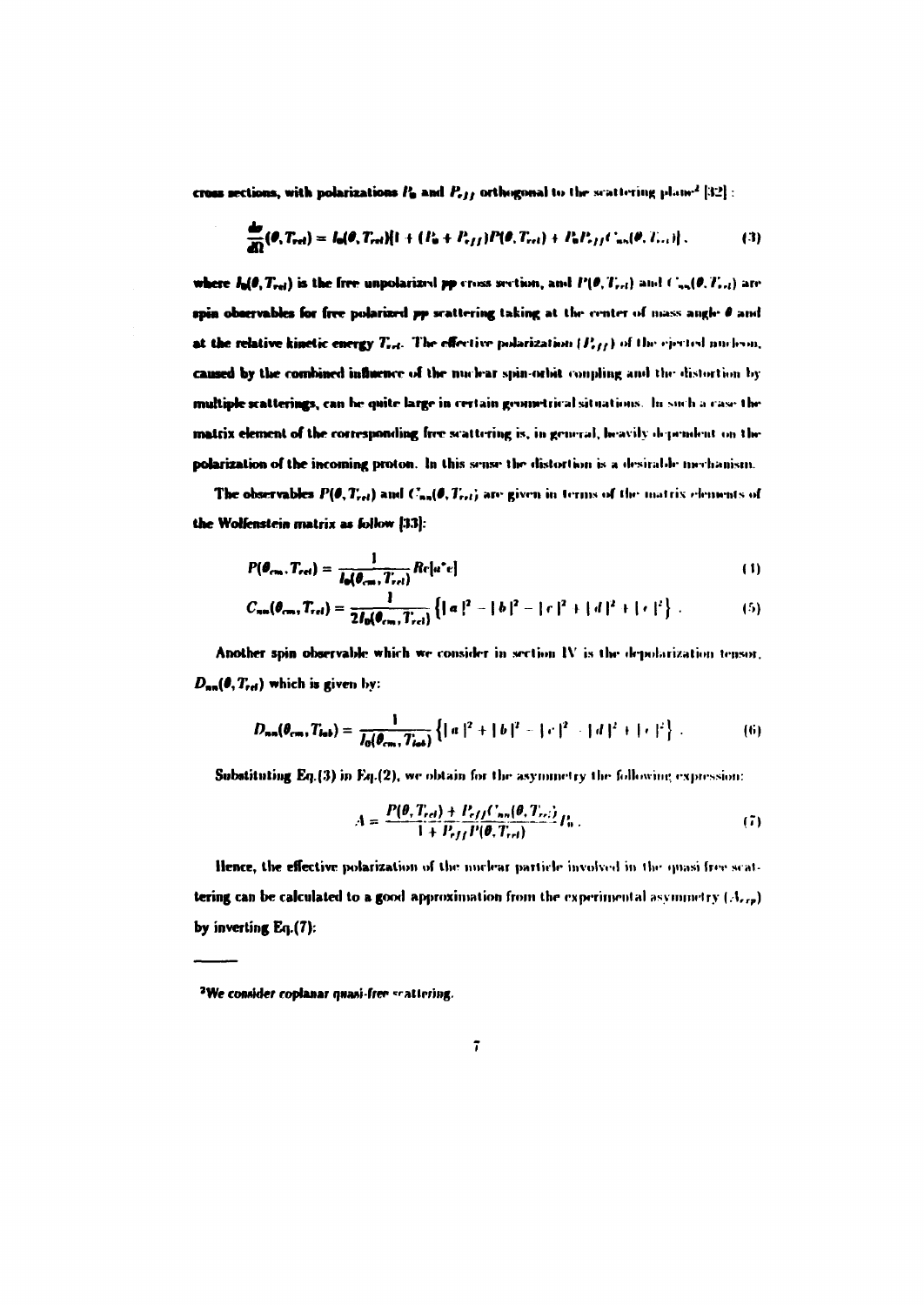$$
P_{eff} = \frac{A_{rep} - P_{0}P(\theta, T_{rel})}{P_{0}C_{nn}(\theta, T_{rel}) - A_{rep}P(\theta, T_{rel})}
$$
 (8)

There is a simple prediction which one can make for the case of good shell model nuclei. such as <sup>16</sup>O and <sup>96</sup>Ca, namely the effective polarizations of the nucleons in two sub-shells split by the spin-orbit interaction should vanish, to a good approximation, that is [34]:

$$
(l+1)P_{eff}^{j+l+1/2} + l P_{eff}^{j+l+1/2} \sim 0.
$$
 (9)

This relation agrees with actual distorted wave calculations and is nearly independent of the optical and shell model potentials which generate the distortions and single-particle wave functions.

Up to now we have just reviewed the usual theoretical treatment of quasi-free scattering. An interesting point aspect not sufficiently explored in the literature [15,26,36] is to consider special cases for which the effective polarization of the ejected nucleon is zero. In these cases  $En(7)$  leads to?:

$$
P(\theta, T_{rel}) = A_{exp} \tag{10}
$$

This means that it is possible to extract the pp analysing power  $(P(\theta, T_{rel}))$  in medium from the asymmetries of quasi-free  $(p, 2p)$  reactions. This represents probably the most direct manner to get information of the pp analysing power in medium.

One possibility is to consider the knockout of s-state protons. The effective polarization of a s-state nucleon is zero since there is no spin orbit coupling. However as the momentum distribution for sistate, neaks at momentum smaller than for others states. the knockout takes place in less denser regions and we do not expect a large medium effect in these states. Another problem is that working on the steep slope of the s state momentum distribution curve it is not safe to neglect the spin orbit distortion.

Let us consider then other states and look for special kinematical and geometrical conditions such that  $P_{eff} = 0$ . For a fixed geometry and kinematics the values of  $\theta$  and  $T_{rel}$ ال<br>موسيقات المرد

<sup>&</sup>lt;sup>3</sup>For polarized incident beam normalized to 100%  $(P_0 = 1)$ .

 $\boldsymbol{\mathcal{S}}$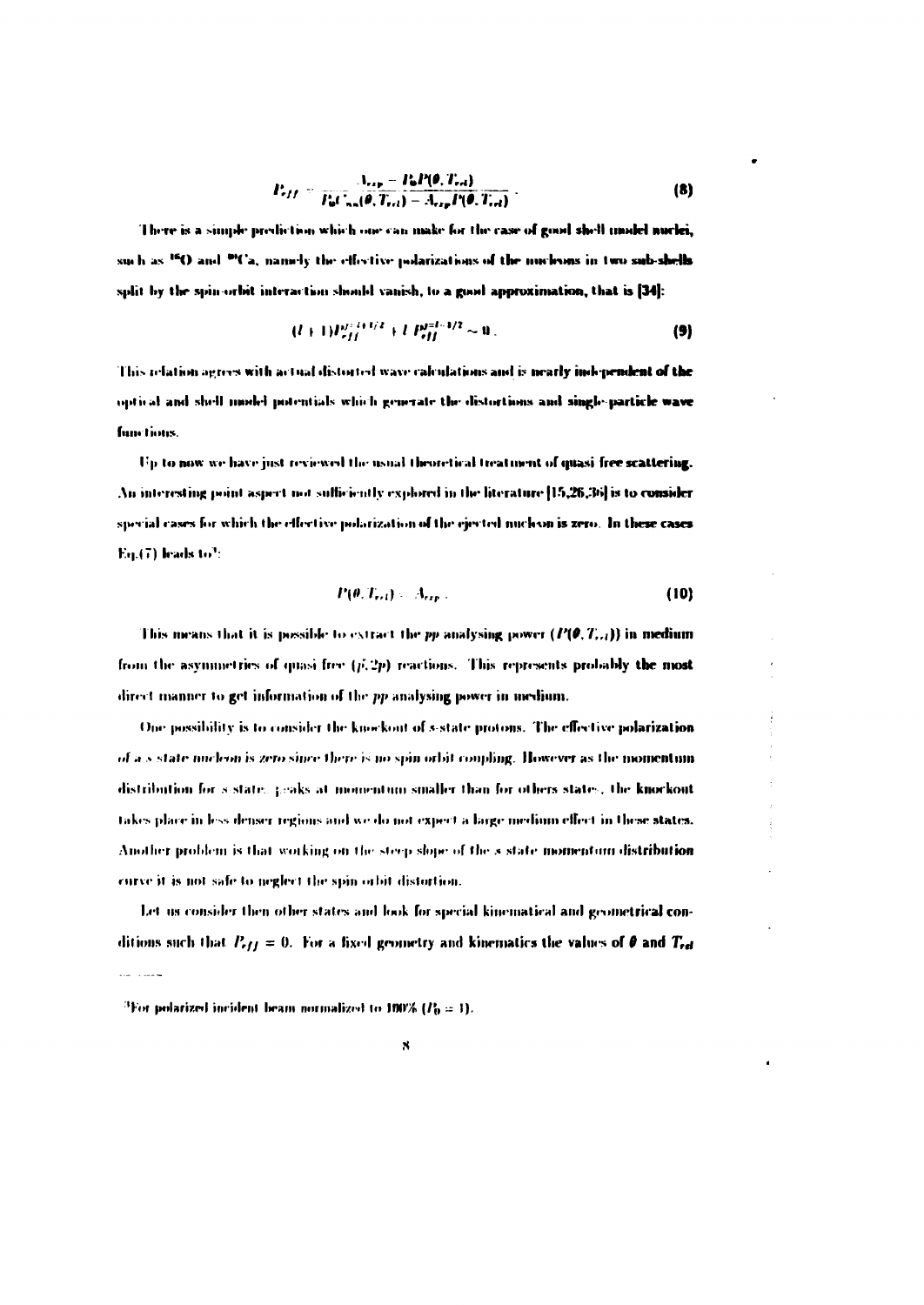necessary to calculate the asymmetries of the  $l + 1/2$  and  $l - 1/2$  states are not exactly the same, due to the different binding currgies of these states. However, since this difference is small and  $C_{n-}(\theta, T_{\text{rel}})$  and  $P(\theta, T_{\text{rel}})$  are smooth functions of energy and angle, one has that  $C_{-}^{1+1/2} \approx C_{-}^{1+1/2}$  and  $P^{1+1/2} \approx P^{1-1/2}$  to a guid approximation. (Here  $C_{-}^{1+1/2}$  means the value of  $C_{nn}(\theta, T_{rel})$  which enters in Eq.(7) to calculate the asymmetry of the  $(l + 1/2)$ state, and so on.) Within this approximation.  $A_{\mu\nu}^{(+)2} = A_{\mu\nu}^{(-)2}$  implies  $P_{\nu}^{(+)2} = P_{\nu}^{(-)2}$ . in contradiction with Eq.(9), except when  $P_{eff}^{d+1/2} = P_{eff}^{d+1/2} = 0$ . Hence, for those kinematical and geometrical conditions for which the asymmetries of quasi-free scattering in two sub-shells split by the spin-orbit interaction are equal  $(A_{\text{crit}}^{1+1/2} - A_{\text{crit}}^{1+1/2})$ , the effective polarization of the nucleons involved in the quasi-free collision should be to a good approx imation equal to zero  $(P_{eff}^{J+1/2} \sim P_{eff}^{J-1/2} \sim 0)$ . One may therefore extract from Eq. (10) the pp analysing power in medium from the experimental  $(\tilde{p}, 2p)$  asymmetries, by looking for those points where the curve for  $A_{\text{ZIP}}^{I43/2}$  crosses the curve for  $A_{\text{ZIP}}^{I-1/2}$ . At these special points  $A_{\text{ren}}^{l+1/2} = A_{\text{ren}}^{l-1/2} = \tilde{P}(\theta, T_{\text{rel}})$  where  $\tilde{P}(\theta, T_{\text{rel}})$  is the pp analysing power in medium.

Kitching et al. [36] has performed an extensive series of measurements of the asymmetry for the <sup>16</sup>O( $\vec{p}$ ,  $2\vec{p}$ )<sup>15</sup>N reaction in a coplanar geometry with 200 MeV incoming protons with polarizations orthogonal to the scattering plane (normalized to 100°7). Some of the TRIUMF experimental asymmetries [36] for 200 MeV coplanar  $(\vec{p}, 2p)$  scattering on "O, resulting in the  $j=1/2$  ground state and the  $j=3/2$  first excited state of <sup>15</sup>N are shown in Fig.1<sup>1</sup>. The reader may see in Fig. 1 that there is an appreciable reduction of the analysing power in medium looking for the special cases where  $A_{\text{exp}}^{1/2} = A_{\text{exp}}^{3/2}$ . At these points the asymmetries yield the analysing power in medium, according to Eq.(10). On the other hand, the free  $P(\theta, T_{rel})$  values are indicated by the dashed curves in this same figure and it is clear that the in medium value is smaller than the free one for the non-symmetrical geometries  $(\theta_1 \neq \theta_2)$ .

<sup>&</sup>lt;sup>4</sup>We select cases for which most of the experimental data are not at the momentum distributions minima, to avoid uncertainties coming from the multiple scatterings [26].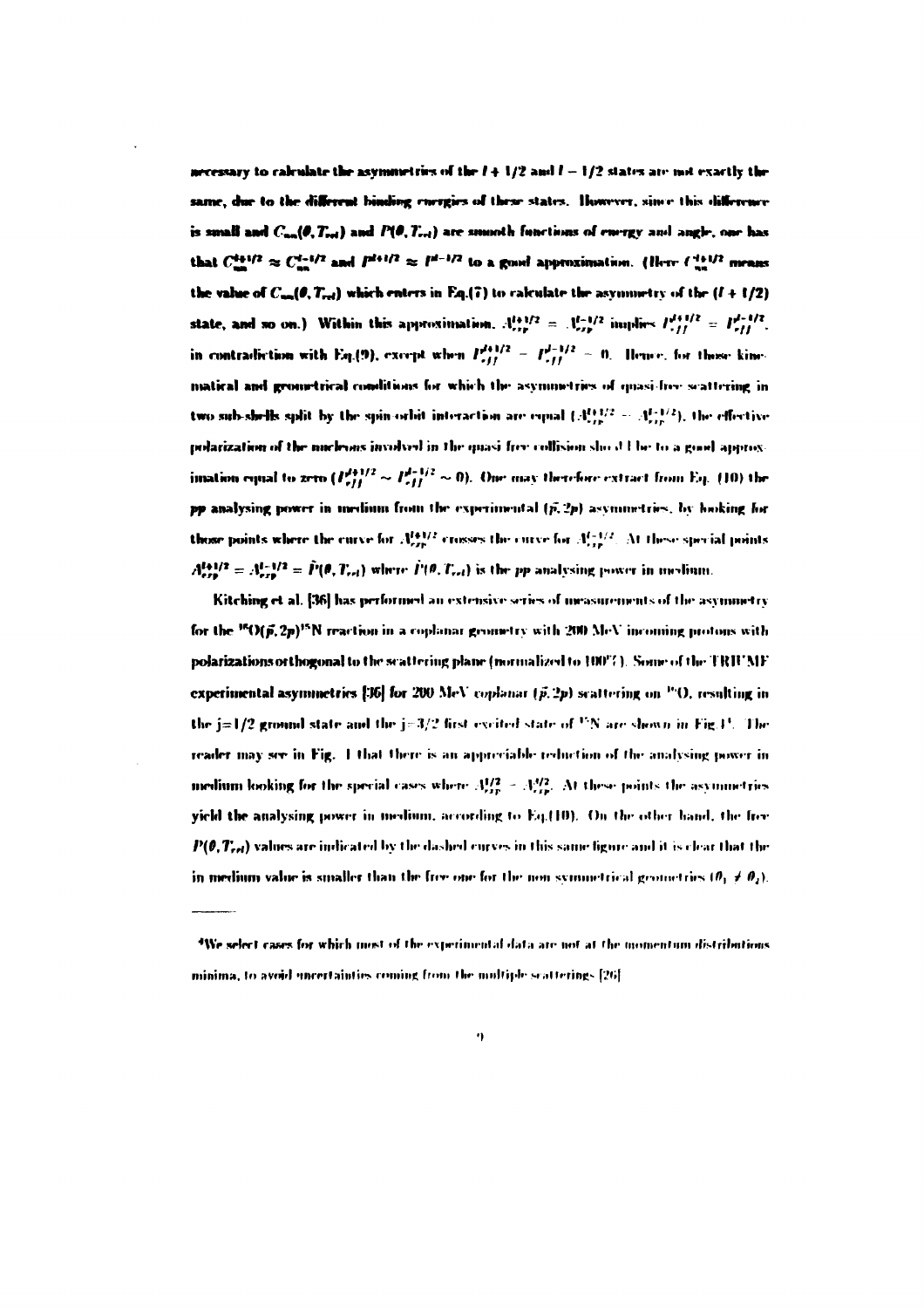For  $\theta_1 = \theta_2$  the free  $P(\theta, T_{rel})$  values are anyhow small and not too much can be said.

The effective nolarization calculated [26] from these experimental asymmetries using Eq. (8) with  $P$  and  $C_{\text{max}}$  for free scattering are reproduced in Fig.2. In this figure the effective polarization of the 3/2 state is already multiplied by -2 to check wheter  $P_{eff}^{1/2} = -2P_{eff}^{3/2}$  as prolicted by Eq.(9). For the cases  $\theta_1 = \theta_2$  the agreement is excellent. For  $\theta_1 \neq \theta_2$  there are discrepancies. As was remarked, for symmetrical angles, for reasons of symmetry,  $P(\theta, T_{rel})$ is small. For asymmetrical angles,  $P(\theta, T_{rel})$  is typically 0.3 and the the fits are poor. (See the dashed curves in Fig.1).

In Ref. [26] an empirical observation was made: if one sets arbitrarily  $P(\theta, T_{rel}) = 0$  and does not change the value of  $C_{nn}(\theta, T_{rel}), Eq.(8)$  describes quite well the experimental data for both the asymmetrical and symmetrical cases. In fact, assuming  $P(\theta, T_{rel}) \approx 0$  in Eq.(7), for non-vanishing effective polarization, one has  $(P_n = 1)$ :

$$
\frac{A^{i+1/2}}{A^{i-1/2}} = \frac{P_{eff}^{i+1/2}(\frac{A+1/2}{n\alpha}(0, T_{rel}))}{P_{eff}^{i-1/2}(\frac{A-1/2}{n\alpha}(0, T_{rel}))}
$$
(11)

ÿ

This means that the agreement between theory and experiment achieved in Ref. [26] remains true even if  $C_{nn}^{(k)/2}(\theta, T_{rel})$  is modified in medium as long as the  $C_{nn}$ 's ratio for  $j = l + 1/2$  and  $j = l - 1/2$  remains approximately equal to unity.

The situation described above is not restricted to the <sup>16</sup>O nucleus. The measured asymmetrics [37] for the reaction  $\mathcal{P}(C_{\mathbf{a}}(p,2p)\mathcal{P}K$  at 200 MeV indicate also a reduction of  $P(\emptyset,T_{\mathbf{c}\mathbf{d}})$ in medium for non-symmetrical geometry, as can be seen in Fig.3. Again the values for  $A_{\text{exp}}^{1/2} = A_{\text{exp}}^{3/2}$ , which give  $P(\theta, T_{\text{ref}})$  in medium, are much smaller than the free  $P(\theta, T_{\text{ref}})$ values. Moreover, the effective polarization extracted from these asymmetries using Eq.(8) show a similar behaviour as for the  $\rm{^{16}O.}$  that is for the symmetrical angle (small values for  $P(\theta, T_{rel})$ ) Eq.(8) describes well the results while for the asymmetrical situation the agreement is poor, as can be seen in Fig.4.

The asymmetries have also been measured for  $^mCa(\vec{p},2p)$  populating the  $2s_{1/2}$  hole state in  $^{80}$ K. In this case there is a numb smaller reduction (if any) of  $P(\theta, T_{rel})$  in medium. However, as has been mentioned, the knockout of 2s states occurs in less dense regions of

 $|<sub>0</sub>$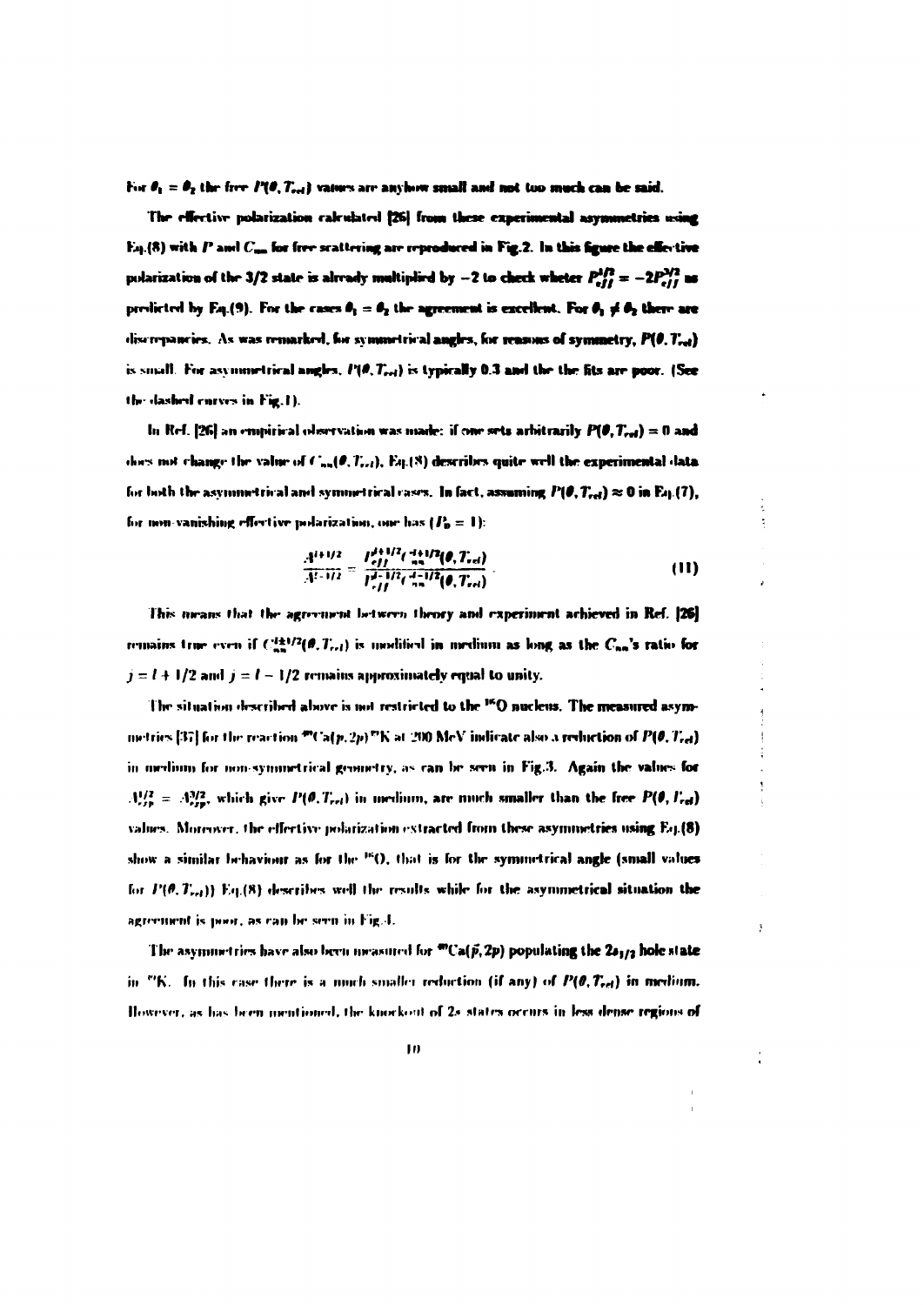the nucleus and the effect of the nuclear medium is not expected to be large [35].

The analysing powers and cross sections for these reactions have been calculated [27] within the framework of the DWIA, including both the effect of the spin orbit interaction for the distorted waves and off-shell effects in the proton-proton scattering using antisymmetrized t-matrix elements calculated with an effective relativistic Love Francy mucleonnucleon interaction. The results of the calculations agree reasonably well with the data. **However, it appears that for the**  $^{16}O(\vec{p}, 2p)$  **reaction the non-symmetrical geometry consid**ered ( $20^{\circ} - 65^{\circ}$ ) shows an agreement of less quality than the two symmetrical ones (30° - 30° and  $40^{\circ} - 40^{\circ}$ ). For the <sup>40</sup>Ca( $\vec{p}$ , 2p) reaction the situation is not so clear. It would be interesting to know the results which one would get with this treatment for the cases showing **discrepancies in our analysis (30<sup>0</sup> – 40<sup>0</sup> and 30<sup>0</sup> – 45<sup>0</sup> for <sup>16</sup>O, and 30<sup>0</sup> – 54<sup>0</sup> for <sup>40</sup>Ca), as** well as for the 2s state in <sup>40</sup>Ca.

The experimental evidence of a reduction of  $P(\theta, T_{rel})$  in medium sets strong constraints on medium modifications of the nucleon-nucleon interaction, as we shall now discuss. In the next section we use the Bonn one-boson exchange model of the nucleon micleon interaction to relate the spin observables relevant to quasi-free scattering to the properties of the exchanged mesons.

## III. THE NUCLEON-NUCLEON INTERACTION, MESON PROPERTIES AND **SPIN OBSERVABLES**

The free NN interaction is well described by potentials derived from meson exchange models. In this paper we use one of the most successful meson-exchange models, namely the **Bonn potential [30]. For the present purposes, it is sufficient to use the one boson exchange** potential (OBEP) which includes  $\sigma$ ,  $\vec{\delta}$ ,  $\eta$ ,  $\vec{\pi}$ ,  $\omega$ , and  $\vec{\rho}$  meson exchanges.

In order to get some understanding of the contribution of each exchanged meson to the spin observables, we do the following. We use the parameters of the Bonn potential which fit the experimental phase shifts (table 5 of Ref. [29]) and calculate the observables P and  $C_{nn}$ .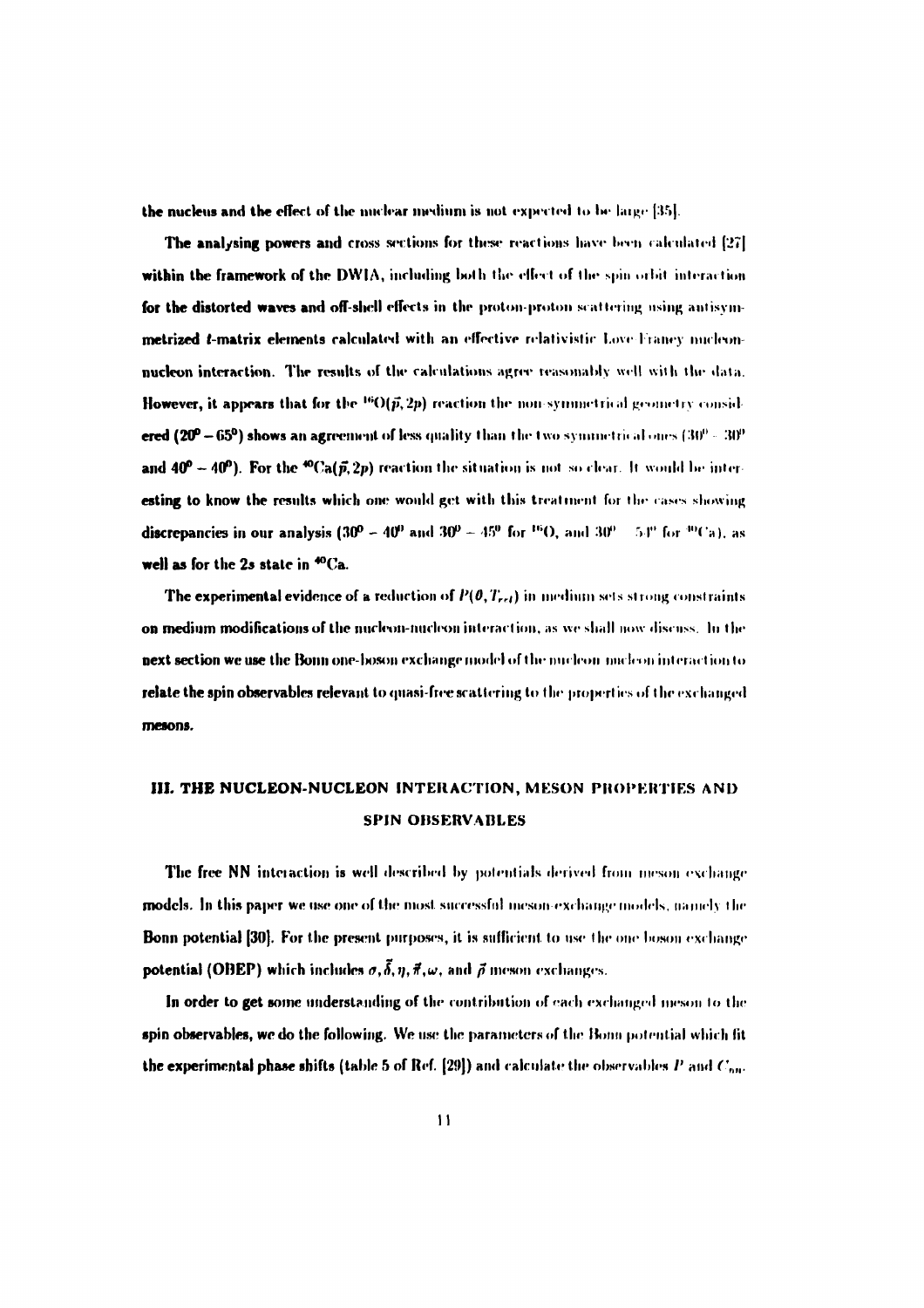Then, we recalculate the spin observables setting the coupling constant of a given meson equal to zero, without changing any other parameter. In this way, it is possible to evaluate the importance of any particular meson to  $P$  and  $C_{nn}$ . The results are shown in Fig.5. The first fact which one learns from this figure is that, not surprisingly, the most important contributions to these observables comes basically from two mesons, from the  $\sigma$  and the  $\omega$ . (The  $\pi$  meson contributes to the observables at low energies only; mainly to  $C_{nn}$ .) The other important conclusion is that the  $\sigma$  meson is the crucial one for  $P$ . Although the absence of the  $\omega$  meson makes the absolute value of  $P$  smaller than its experimental value, the absence of the  $\sigma$  changes the sign of  $P$  with respect to its true value. The observable  $C_{nn}$  is sensitive to both  $\sigma$  and  $\omega$  mesons; the  $\pi$  meson is relevant at relatively low energies only.

The crucial observation that the  $\sigma$  meson is the most important meson for the observable  $P$  may lead us to understand the reduction of  $P$  in medium discussed in the section IL. The potential generated by this meson has central and spin-orbit components. Since a central potential cannot produce a polarization, it appears that the spin-orbit component of the micleon-nucleon potential should be much weaker in the nucleus than in free space.

It seems then that a reduction of  $P$  in medium may be associated to the change of the properties of the  $\sigma$  meson in the nucleus. It is interesting to note that in a recent relativistic density dependent Hartree approach for finite nuclei, where the coupling constants of the relativistic Hartree lagrangian are made density dependent [11] it was found that gonn and  $q_{\perp}$  vy are of the order of  $40\%$  smaller in medium than in free space.

In order to investigate medium effects on P and  $C_{nn}$  we use the Bonn potential [30] to generate  $pp$  phase shifts to be used in the calculation of  $P$  and  $C_{nn}$ . However the input parameters (masses and/or coupling constants) are changed according to some prescription.

Although much effort [1-12] has been devoted to the question of medium modifications of the hadronic properties, not too much has been concluded yet. There is a scaling conjecture for hadron properties at finite densities suggested by Brown and Rho [7] based on arguments of partial restoration of chiral symmetry in nuclei which leads to the following scaling law for the masses: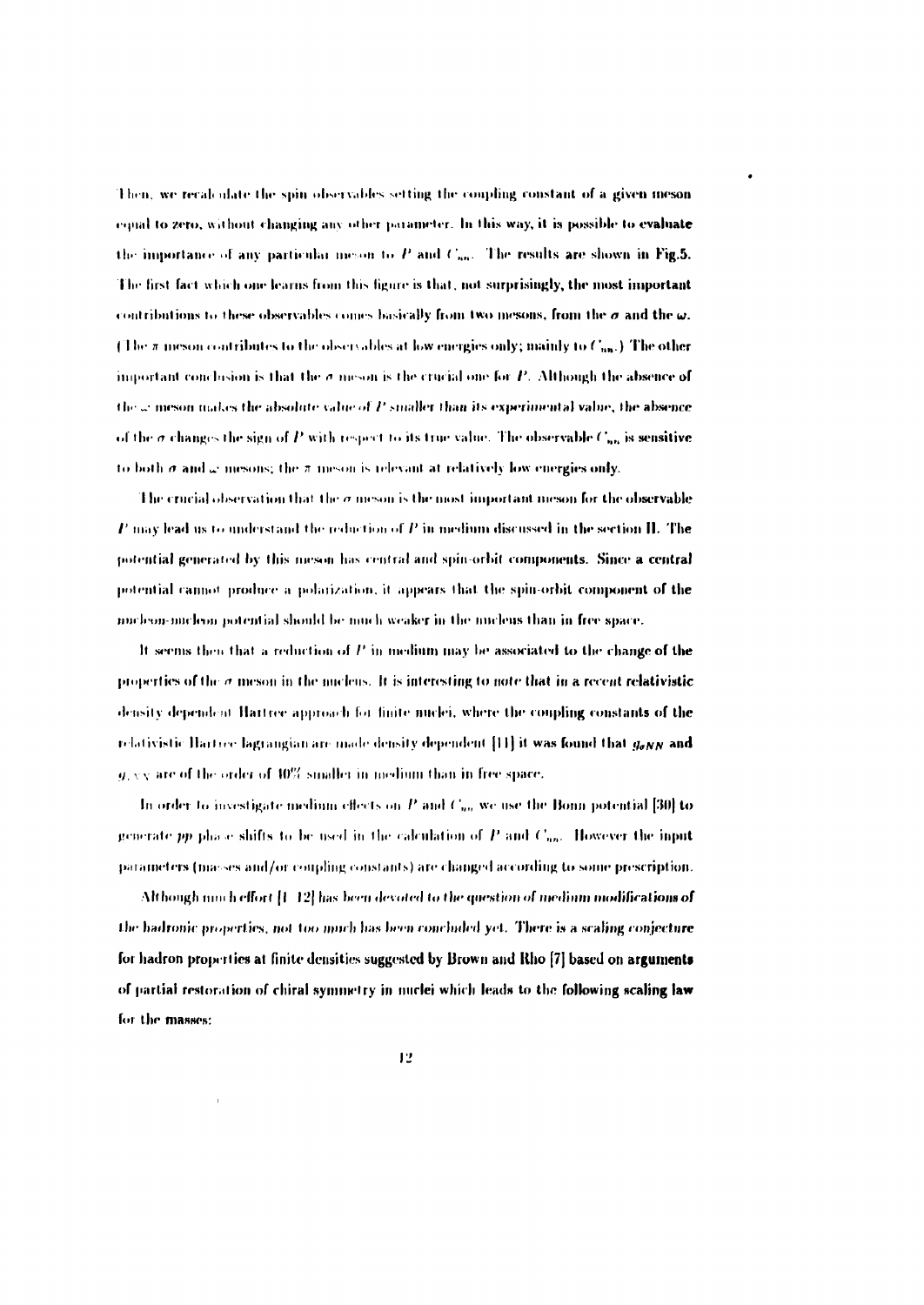$$
\frac{m_N^*}{m_N} \approx \frac{m_e^*}{m_e} \approx \frac{m_e^*}{m_e} \approx \frac{m_w^*}{m_w} \approx \frac{f_s^*}{f_s} \equiv \xi \tag{12}
$$

where  $f_x$  is the pion decay constant,  $m_N$ ,  $m_s$ ,  $m_w$  and  $m_s$  are the masses of the nucleon,  $\vec{\rho}$ ,  $\omega$  and  $\vec{\pi}$  mesons, respectively, and  $m_e$  the mass of the effective scalar  $\sigma$  meson. The asterisk denotes the value of these quantities in nuclear medium.

Other authors have also discussed hadronic scaling law for the masses based on OCD arguments [2,4,9,10,12]. Kusaka and Weise [9] have concluded that the Brown and Rho scaling law is not realized for reasonable parameter changes. However Gao et al. [12], based on the thermofield dynamical theory, have concluded that for  $\rho < 1\rho_0$ , where  $\rho_0$  is the saturation density, Brown and Rho conjecture should be correct. Hatsuda and Lee [10] have obtained a linear decrease of the masses as a function of density; their results seem to support Brown and Rho scaling law. Although the validity of Brown and Rho law is still controvertial, we take it as a starting point to investigate the behavior of the observables with changed hadronic mass.

Another open question is the value assumed by  $\xi$  in Eq.(12). We have taken it in the range 0.6 to 0.9.

With respect to the variations of coupling constants, the situation is even more controvertial [8,11]. As has been mentioned, it was found by Brockmann and Toki [11] in a relativistic density-dependent Hartree approach that the  $g_{\sigma NN}$  and  $g_{\sigma NN}$  are  $\sim 40\%$  smaller in medium than in free space. The Bancrice's toy model, based on the chiral confined model, leads to a reduction of  $g_{aNN}$  with density, while  $g_{aNN}$  and  $g_{eNN}$  increase at some low rate with the density. There is still a scaling law derived by Bancrice [8], using the results of McGovern, Birse and Spanos [5], which leads to an increase of  $g_{\text{eNN}}$  and  $g_{\text{eNN}}$  in medium. As we do not have a definitive prescription for changing the coupling constants in medium. we assume that  $g_{\sigma NN}$  and  $g_{\omega NN}$  decrease in medium [11] according to:

$$
\frac{g_{\sigma}^2 N N}{g_{\sigma} N N} = \frac{g_{\omega}^2 N N}{g_{\omega} N N} = \sqrt{\frac{g_{\omega}^2 N N}{g_{\omega} N N}} \tag{13}
$$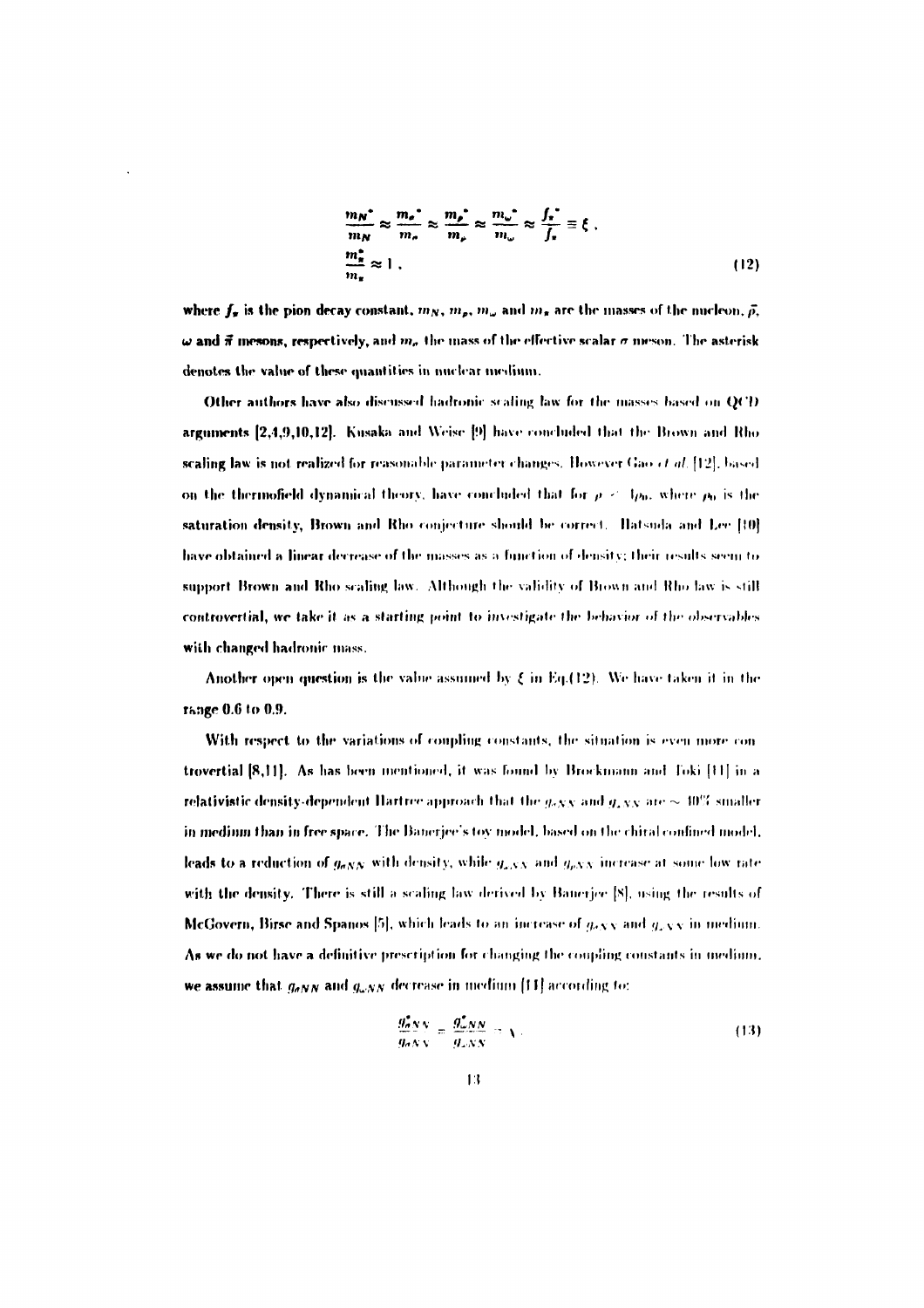where  $\chi$  is assumed in the range 0.6  $\leq \chi < 0.9$ .

We also consider simultaneous variations of masses and coupling constants by taking Eq.(12) and Eq.(13) simultaneously.

In summary, we consider three prescriptions:

- i) only the masses are changed according to Eq. (12).
- ii) only the  $\sigma NN$  and  $\omega NN$  coupling constants are changed according to Eq. (13).
- (iii) the  $\sigma NN$  and  $\omega NN$  coupling constants and masses are changed simultaneously according to Eq.(12) and Eq.(13).

We have not considered medium modifications of masses and/or coupling constants of the mesons  $\vec{\rho}$ ,  $\eta$  and  $\vec{\delta}$  since their contributions to P and C<sub>nn</sub> at the energies we are considering are much smaller than the ones from  $\sigma$  and  $\omega$ , as can be seen in Fig. 5. With respect to the pion since it is a Goldstone boson, its mass presumably changes only slowly with density [3,6] and modifications on the  $g_{\sigma NN}$  affect the spin observables only at low energies (Fig. 5). We have checked our results against variations of the pion mass and coupling constant and they do not change our conclusions.

In Fig. 6 we show the effect on the observables  $P$  and  $C_{nn}$  of changing the masses and/or coupling constants according to the three prescriptions above, taking  $\xi = 0.7$  and  $\chi = 0.75$ . The figures show that in all three prescriptions there is a reduction of  $P(\theta, T_{rel})$  in medium compared to the free value. For others values of  $\xi$  and  $\chi$  the results are basically the same except that the curves cross the axis in slightly different places. The reduction increases, as  $\xi$  and/or  $\chi$  decrease.  $C_{nn}$  is reduced for  $45'' \lesssim \theta_{cm} \lesssim 135^9$  and enhanced for other values of  $\theta_{cm}$  in all three prescriptions.

## IV. MEDIUM MODIFICATIONS AND QUASI-FREE REACTIONS

In this section we analyse the implications of the medium modifications for the  $(\vec{p}, 2p)$ asymmetries.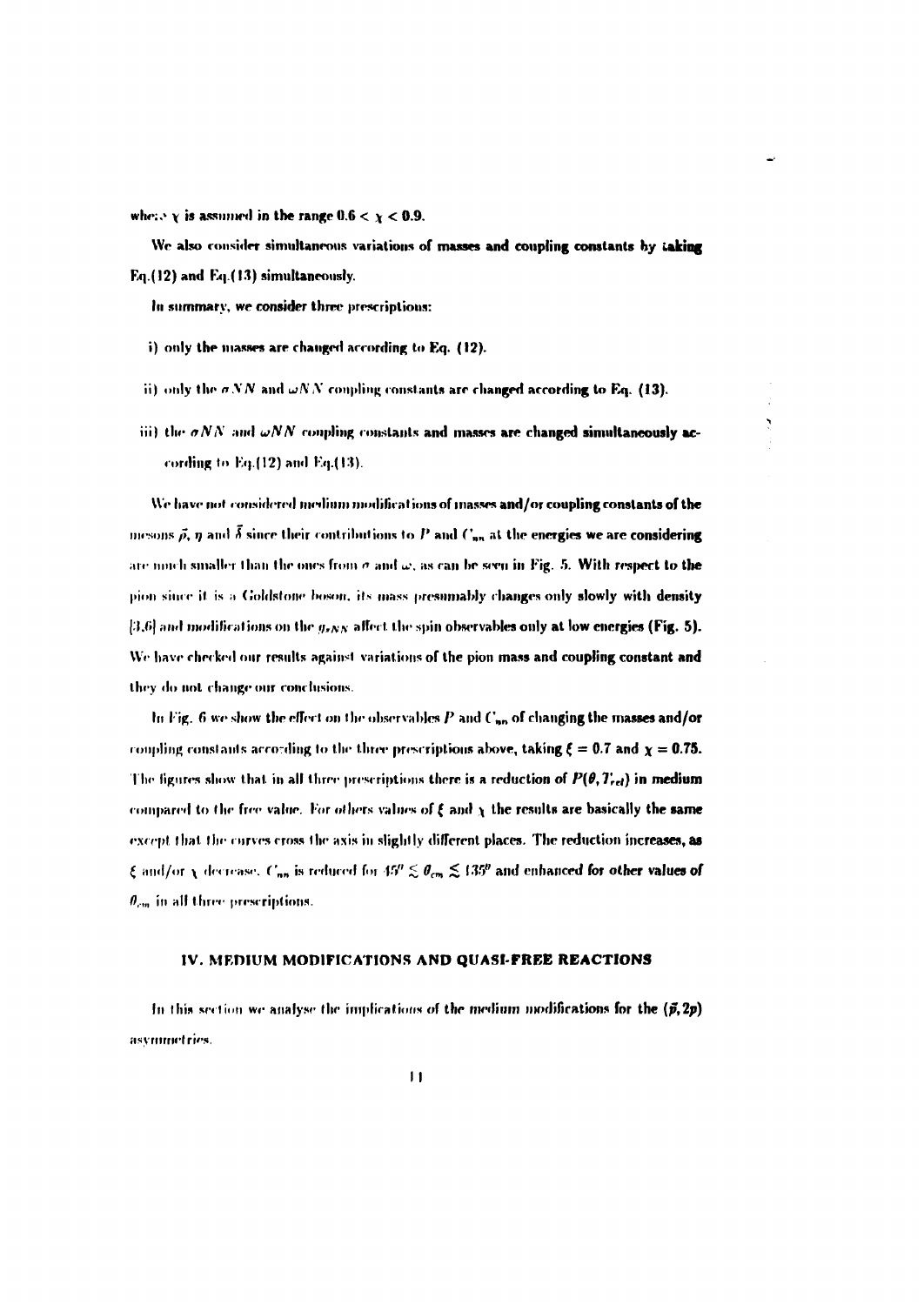We have calculated the values of  $P$  and  $C_{nn}$  with the three prescriptions explained in section III taking  $0.6 < \xi, \chi < 0.9$ . The effective polarizations are then calculated by using the experimental asymmetries in Eq.(8). A remarkably good agreement between these effective polarizations and the theoretical prediction, Eq.(9), is obtained when one changes simultaneously masses and coupling constants and takes  $\xi = 0.7$  and  $\chi = 0.75$ . The results are shown in Fig. 7 and Fig. 8 for the <sup>16</sup>O( $\vec{p}$ , 2p)<sup>15</sup>N and <sup>40</sup>Ca( $\vec{p}$ , 2p)<sup>30</sup>K, respectively.

The conclusion one can draw from these figures is that the modifications of nucleon and meson properties clearly affect the spin observables of the reaction in a significant way. As mentioned in the introduction, although relativistic effects including retardation lead to **improvement on the calculated**  $(\vec{p}, 2p)$  **cross-sections, there still remain discrepancies for spin** observables in some geometrical regions. In this sense, the inclusion of medium modifications on the basic interaction process might be worthwhile to be investigated.

As has been mentioned, in Ref. [26] the discrepancies have been climinated by taking P arbitrarily equal to zero and using the free space value of  $C_{nn}$ . In our calculation, for consistency, we assumed that both  $P$  and  $C_{nn}$  are modified in medium. The value of  $P$ turned out to be drastically reduced in medium, but it does not go exactly to zero. The value of  $C_{nn}$  is also changed in medium, however it is still a smooth function of energy and angle. As a consequence, the ratio  $C_{nn}^{(\pi+1)/2}/C_{nn}^{(\pi+1)/2} \approx 1$  and the agreement is achieved rather independently of the free  $C_{nn}$  value.

In an early attempt  $[24]$  the reduction of  $P$  in medium was investigated using a formalism developed by Horowitz and Iqbal [21]. In their formalism, the medium modification are **evaluated in a relativistic model where the**  $NN$  **interaction is assumed to depend on the** enhancement of the lower components of the nucleon Dirac spinor due to strong scalar and **vector components nuclear potentials.** Although this formalism also leads to a reduction of the pp analysing power in medium, the effect is too small to climinate the observed discrepancies. The influence of a depolarization of the incident beam as well as off-shell effects have also been investigated a long time ago [38] and do not explain the discrepancies.

**There is still lacking a clear explanation of the fact that in the 2s-knockout from <sup>40</sup>Ca**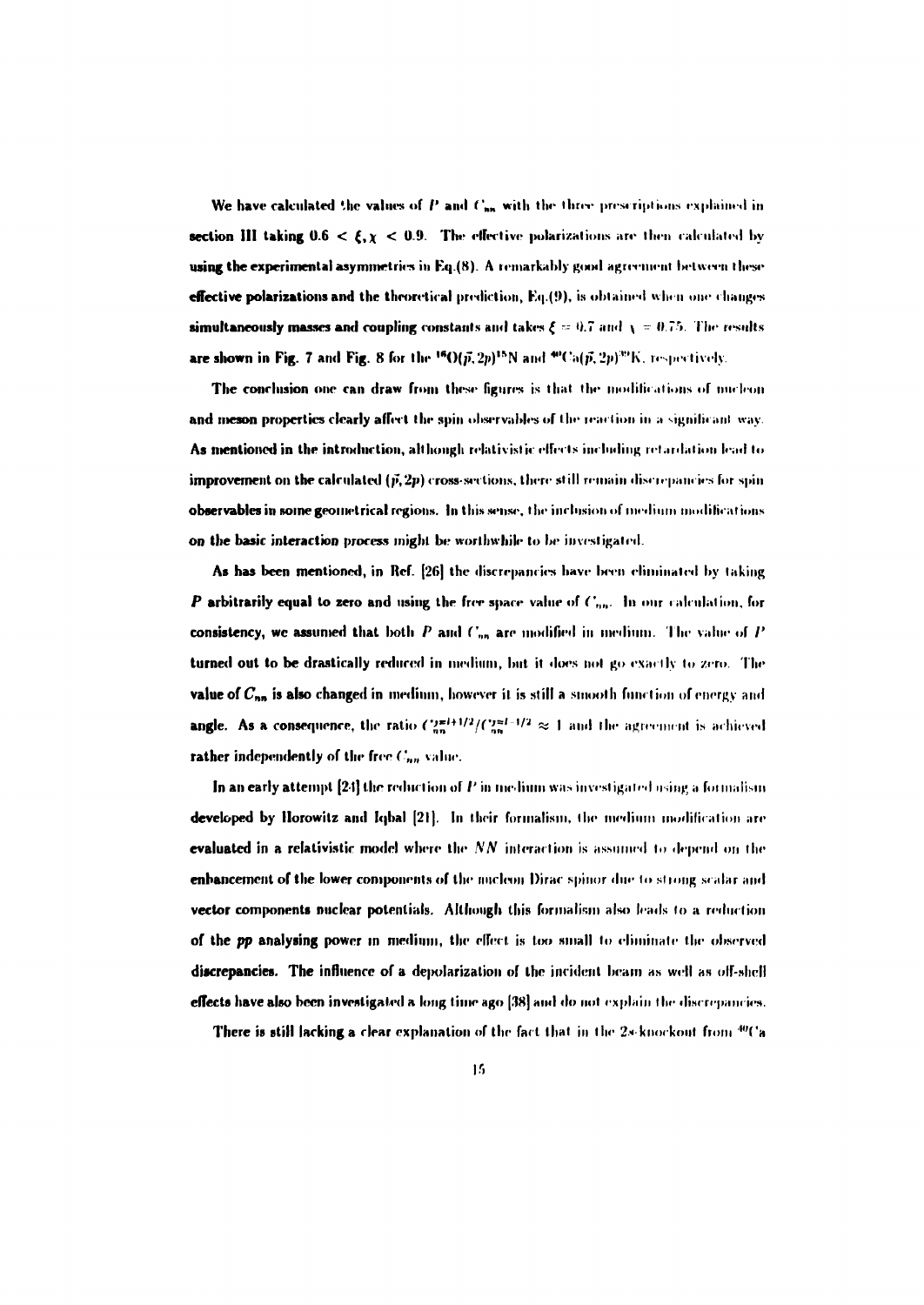the reduction of the analysing power is much smaller than in the 1p and 1d-states studied here. Based on the argument that the 2s state knockout occurs in less dense regions of the micleus one would expect to describe the data with our approach using larger values for E and/or  $\chi$  compared to the values used for  $p$  and  $d$  states. Our analysis for this case indicates that  $\xi$  and  $\chi$  must be larger than 0.9.

Up to now we have discussed the spin observables which enter in the coplanar  $(\vec{p}, 2p)$ quasi-free cross sections, namely P and  $C_{\text{obs}}$ . We observed that the three prescriptions for hadronic scaling laws affect these observables. However, we do not expect to be able to discriminate between the three prescriptions through these observables solely since the effects go always in the same direction, that is when a prescription leads to an enhancement (reduction) of P or  $C_{nn}$  the other two prescriptions lead to an enhancement (reduction) too.

However, the proposed measurement of  $(\vec{p}, 2\vec{p})$  quasi-free reaction proposed at IUCF and TRIUMF will have indirect access to another spin observable, namely the depolarization tensor,  $D_{nn}$ . For this observable, in contrast, the effects of the three prescriptions are quite different, as can be seen in Fig.9. It is clear that such a measurement might provide severe constraints on medium modifications of hadron properties<sup>5</sup>.

#### V. CONCLUSIONS

We have used quasi-free knockout reactions to investigate medium modifications of bound nucleons. Some care  $m \sim$  be taken when the factorized<sup>6</sup> quasi-free ( $\vec{p}, 2\vec{p}$ ) cross sections as in this paper are used.

 $\sim$  10  $\sigma$ 

<sup>&</sup>lt;sup>5</sup>Kudo and Tsunoda [39] have calculated the depolarization tensors for the  $1d_{5/2}$ ,  $1d_{3/2}$  and  $2s_{1/2}$ hole states in the  ${}^{40}Ca(\tilde{p},2p){}^{49}K$  at  $E=200$  MeV.

<sup>&</sup>lt;sup>6</sup>The quasi-free cross section is factorized into a product of the momentum distribution of the ejected nucleon times a pp cross section at energy and angles corresponding to the violent interaction.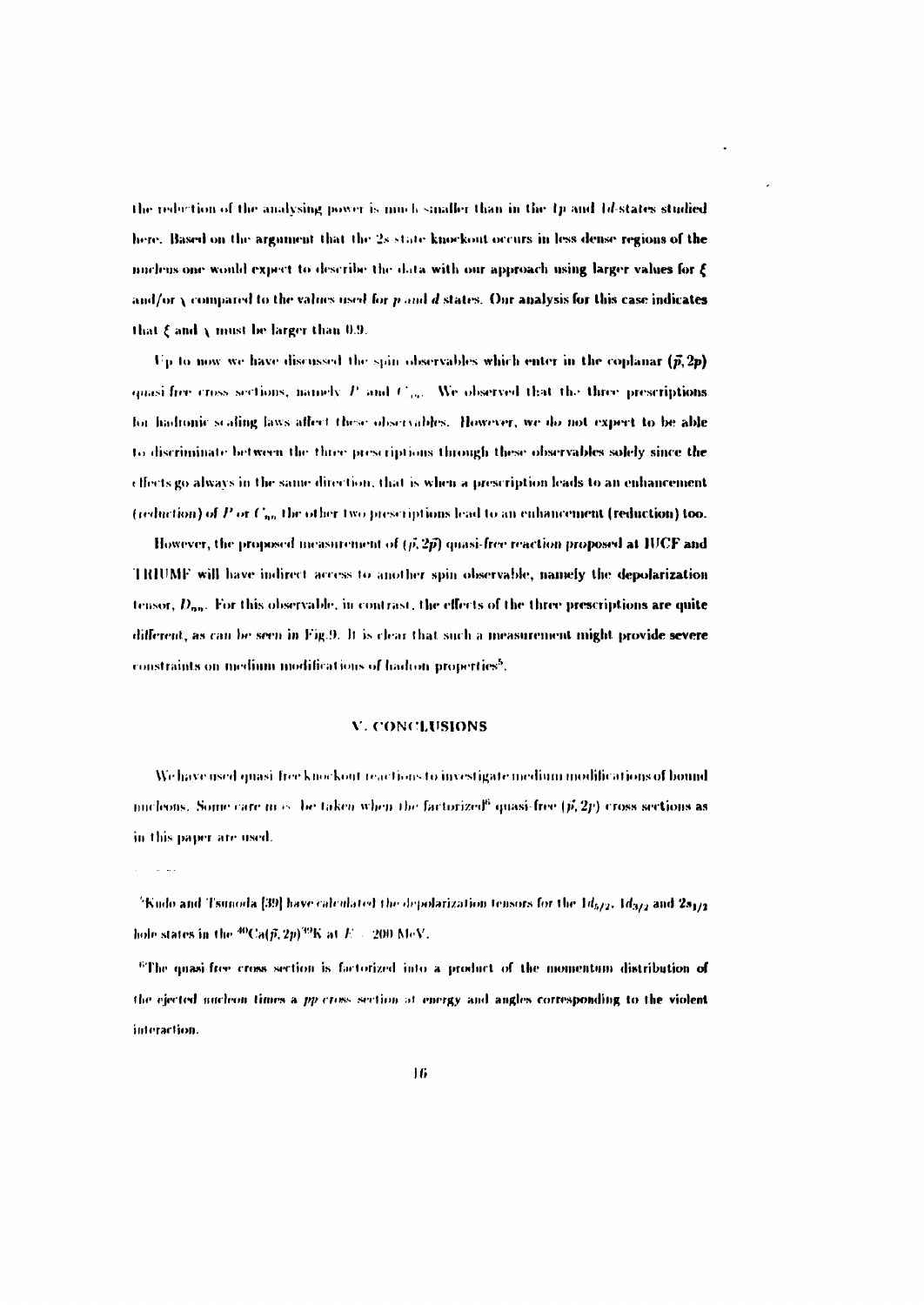The factorized form of the cross sections has been often checked<sup>?</sup> and it turned out that the best way is to avoid the minima of the momentum distributions of the cierted nucleon (where a large smearing of the momentum happens) and to work with ratios of quasi-free cross sections to cancel out uncertainties related with the optical potentials. With this care in mind, the factorized cross section shows the advantage of making the physics of the process transparent. For instance, an effective polarization of the cierted nucleon (before the knockout process) is understandable in terms of a combined effect of the spin orbit interaction and the absorption of the ejected nucleon [13]. As for medium energy, in the angular region needed for the absorption effect, the cross section for protons with paralell spins is much larger than the one for opposite spins, an asymmetry is expected (and detected) for  $(\vec{p}, 2p)$  process with polarized incident beams.

There is also a theoretical prediction which relates the effective polarizations for nucleons in two sub-shells split by the spin-orbit interaction. In principle, one could doubt the validity of this prediction since it is based on the factorization approximation. However, it is remarkable that the data agree quite well with this theoretical prediction when the angles of the two emerging particles are equal. When the emerging angles are different some discrepancies show up. These discrepancies have been observed a long time ago [26] and various attempts to explain them have been made on the basis of off-shell effects. depolarization of the incident beam [38] as well as by taking into account the nucleon effective mass inside the nucleus [23.24]. To our knowledge, none of these has been successful.

On the basis of a factorized quasi-free cross section, we have proposed to extract the pp analysing power in medium  $(P)$  through the asymmetries of  $(\vec{p}, 2p)$  processes. In particular  $\mathbf{a}_t$ ,  $P$  is equal to the experimental asymmetries for two sub-shells split by the spin-orbit interaction for geometrical and kinematical situations such that  $A^{1/4+1/2} = A^{1/4-1/2}$ . From the measured asymmetries for 200 MeV coplanar  $(\vec{p}, 2p)$  on 1p states of <sup>16</sup>O and 1d states

<sup>&</sup>lt;sup>7</sup>see Ref. [18] and references therein.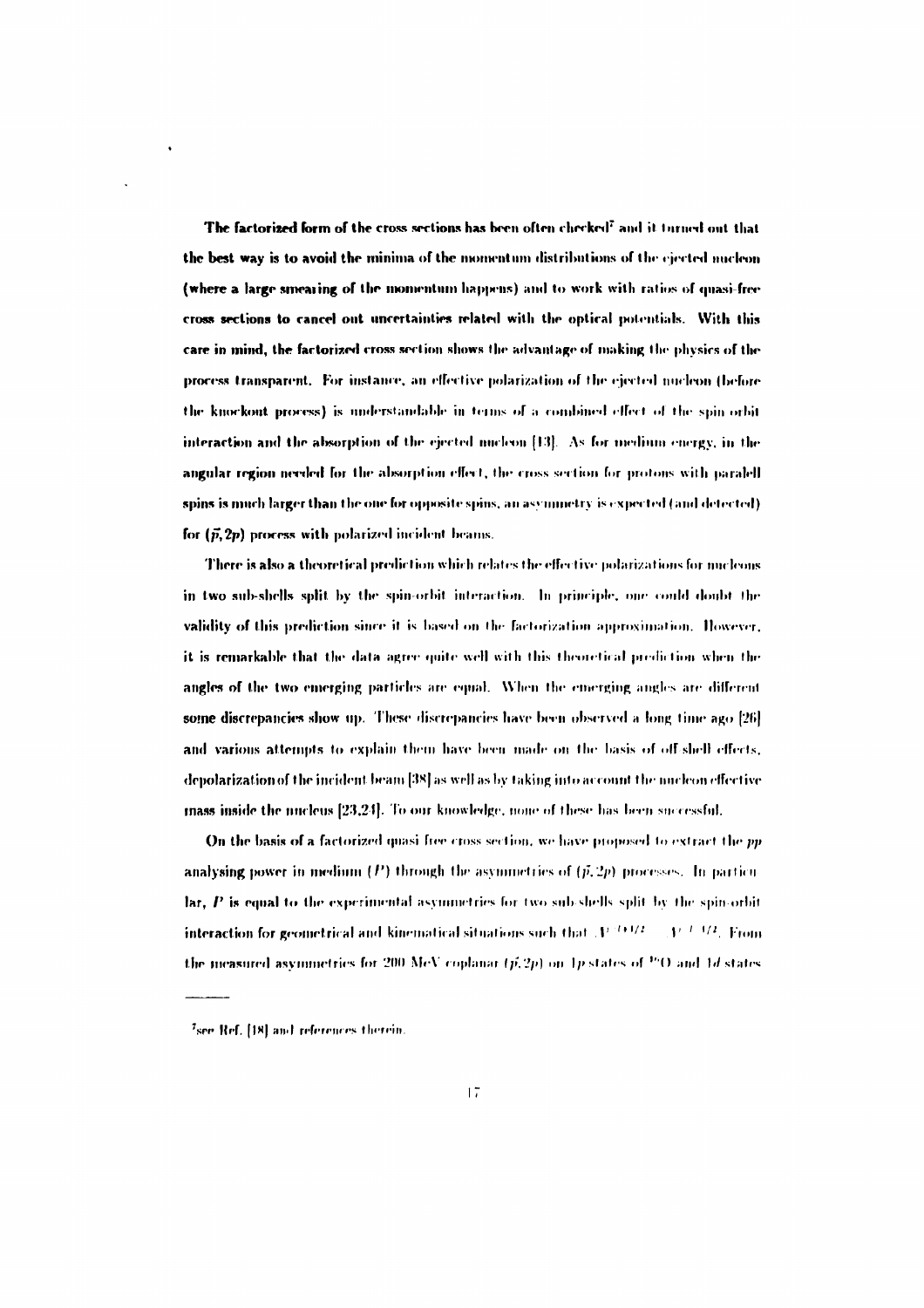**of '•"('a, we have observed a reduction of** *P* **in medium.**

**A reduction of the pj» analysing power in medium is also predicted by the Horowitz and lf|l>al relativistic treatment [21) of proton nucleus scattering. In this approach a modified NN interaction in medium is assumed due to the effective nucleon mass (smaller than the free mass) which afferts thr Dirac spinors used in the calculations of the NN matrix** *M.* **Cross** sections and spin observables are modified in medium. For instance, the analysing power is found to decrease 40% compared to the free value at 500 MeV for an effective nuclear mass  $\sim$  15% smaller the free value. This treatment is unable to explain the discrepancies under discussion in the quasi-free  $(\vec{p}, 2p)$  asymmetries  $[23,24]$ .

**In this paper we have performed an exploratory study towards a possible explanation of** the  $P$  reduction observed in  $(\vec{p}, 2p)$  scattering in terms of medium modifications of nucleon and meson properties. The first conclusion is that the  $\omega$  and specially the  $\sigma$  meson give the **main contribui ion for this observable. The next step was to use hadronic scaling laws in our** ralculations. As this issue is still controvertial, in this exploratory study we have considered **possible modifications of masses and/or coupling constants for the**  $\sigma$  **and**  $\omega$  **mesons, which** are the most important for the spin observables. It turned out that by scaling simultaneously **masses and coupling constants we have been able to eliminate the discrepancies observed** in the asymmetries of  $(\vec{p}, 2p)$  reactions. We do not know of any other explanation for these **discrepancies.**

Our results show that quasi-free  $(\vec{p}, 2p)$  reactions might be a powerfull tool to investigate **medium modifications of bound nucleous and hopefully to discriminate different prescrip**tions. More experimental data at higher bombarding energies are clearly needed.

## **ACKNOWLEDGMENTS**

 $S$ upport by Fundação de Amparo à Pesquisa do Estado do Rio Grande do Sul **(I AIM.HCS). lnnd«i;iH» de Ampnro** *»* **IVsquisa di> I'.slado de São f'aulo if-'APESP) and Conselln» Nacional de Desenvolvimento Científico e Tecnológico (CNIN|) is acknowledged.**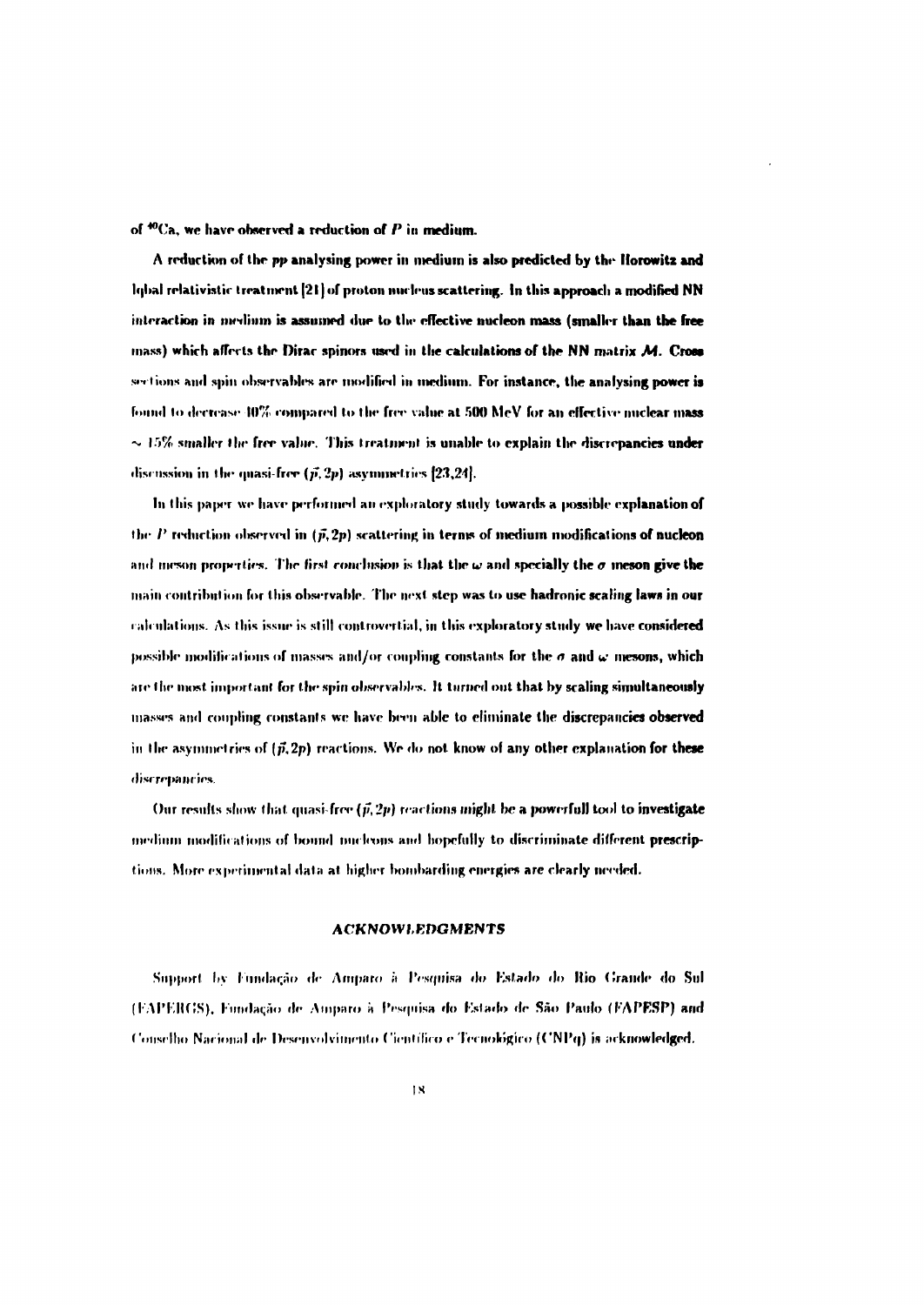## **REFERENCES**

- [1] For a recent review see: T. Hatsuda, Nucl. Phys. A 544, 27c(1992).
- [2] V. Bernard, U.G. Meissner and I. Zahed, Phys. Rev. Lett. 59, 966(1987).
- [3] Y. Nambu, In: K. Winter (ed) Festival-Festschrift for Val Teledgdi, New York:Ed. Elsevier, 1988.
- [4] B.A. Campbel, Jonh Ellis and K.A. Olive, Phys. Lett. B 235, 325(1990), Nucl. Phys. **B345, 57(1990).**
- [5] J.A. McGovern, M.C. Birse and D. Spanos, J. Phys. G 16, 1561(1990).
- [6] G.E.Brown, A.Sethi, and N.M.Hintz, Phys.Rev.C 44, 2653(1991).
- [7] G.E. Brown and M. Rho, Phys. Rev. Lett. 66, 2720(1991).
- [8] M.K. Banerjee, Phys. Rev. 45, 1359(1992).
- [9] K. Kusaka and W. Weise, Phys. Lett. B 288, 6(1992).
- [10] T. Hatsuda and S.H. Lee, Phys. Rev. C 46, R34(1992).
- [11] R. Brockmann and H. Toki, Phys. Rev. Lett. 68, 3408(1992).
- [12] S. Gao, R-K. Su and P.K.N. Yu, Phys. Rev. C 49, 10(1994).
- [13] Th.A.J. Maris, P.Billman, and H.Tyren, Nucl. Phys., 7, 1(1958); Th.A.J. Maris, Nucl. Phys. 9, 577(1958/1959).
- [14] G.Jacob and Th.A.J. Maris, Rev. Mod. Phys, 38,121(1966) and 45, 6(1973).
- [15] P. Kitching, W.J. McDonald, Th.A.J. Maris, and C.A.Z. Vasconcellos, Adv. Nucl. Phys. 15, 43(1985).
- [16] P. Kitching, C.A. Miller, D.A. Hutcheon, A.N. James, W.J. McDonald, J.M. Cameron, W.C. Olsen, and G. Roy, Phys. Rev. Lett. 37, 1600(1976).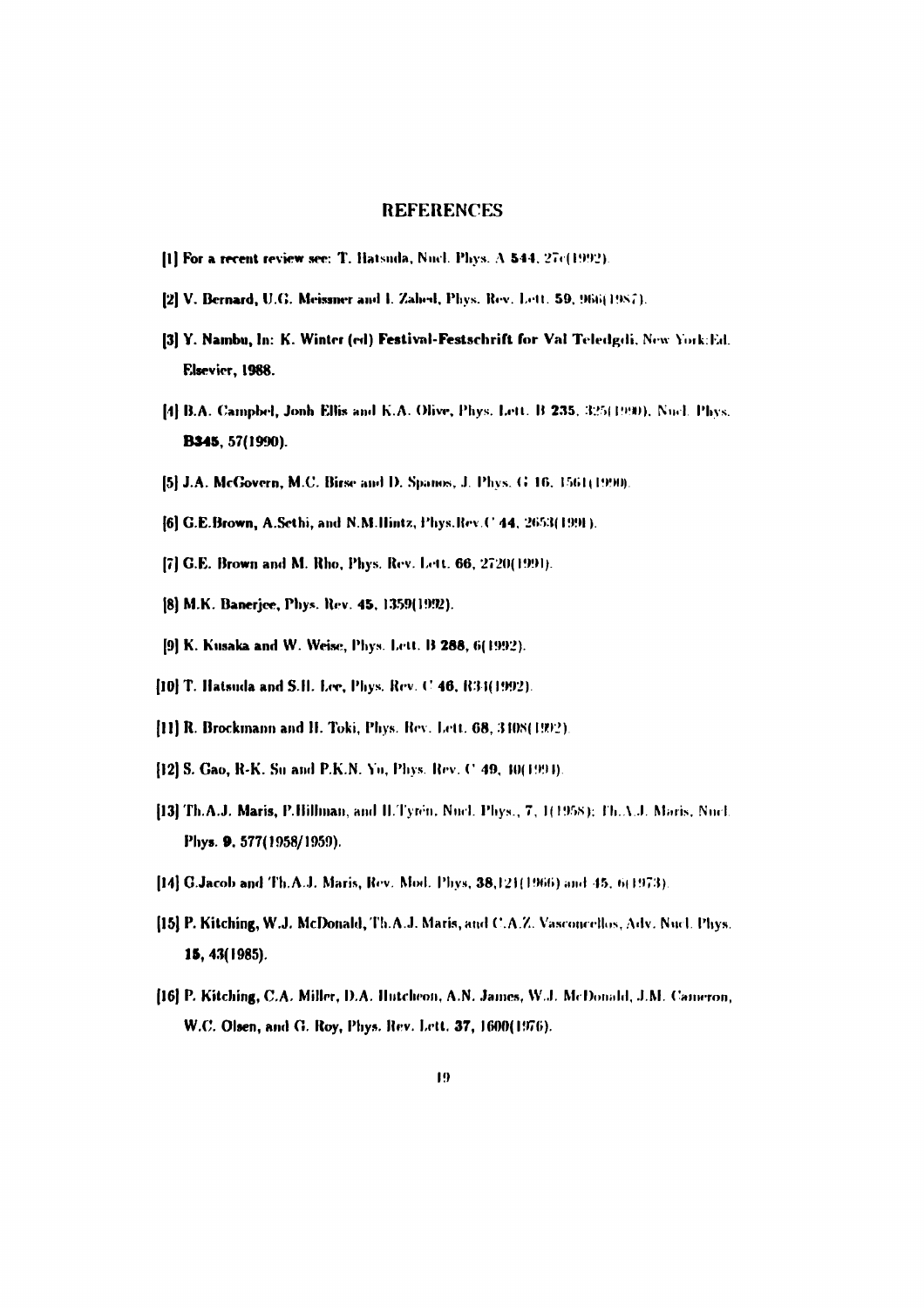- [17] A.N. James, W.J. McDonald, J.M. Cameron, C.A. Miller, D.A. Hutcheon, P. Kitching, G.C. Neilson, G.M. Stinson and E.D. Earle, Nucl. Phys. A324, 253(1979).
- [18] Th.A.J. Maris, M.R.Teodoro, and F.A.Veit, Phys. Rev. C.20, 446(1979).
- [19] J.A. Tion and S.J. Wallace, Plass Rev. C 38, 1085(1987).
- [20] D.P. Murdock and C.J. Horowitz, Plays. Rev. C.35, 1412(1987).
- [21] C.J. Horowitz and J. Iqbal, Phys. Rev. C.33, 2059(1986).
- [22] C.J. Horowitz and D.P. Murdock, Phys. Rev. C 37, 2032(1988).
- [23] B.B. Rodrigues, Master dissertation. Universidade Federal do Rio Grande do Sul, 1992 (unpublished).
- [24] G. Krein, B.B. Rodrigues, and E.A. Veit, In: D. Dillenburg, G. Jacob, P. Kitching and **C.A.Z.** Vasconcelos (eds) Current topics in nuclear physics and quantum field theory, Festschrift for Prof. Th.A.J. Maris, Porto Alegre:Ed. da Universidade, 1994, 55.72.
- [25] Y. Kudo and K. Miyazaki, Phys. Rev. C 34, 1192(1986).
- [26] Fh.A.J. Maris, M.R. Teodoro, and E.A. Veit, Phys. Lett. B94, 6(1980).
- [27] E.D. Cooper and O.V. Maxwell, Nocl. Plays. A 493, 468 (1989); O.V. Maxwell and E.D. Cooper, Nucl. Phys. A 513, 581 (1990).
- [28] O.V. Maxwell and E.D. Cooper. Nocl. Phys. A 565, 710 (1993).
- [29] R. Machleidt, K. Holimle and Ch. Elster, Phys. Rep. 149, 1(1987).
- [30] R. Machleidt, In: K. Langanke, J.A. Maruhn, S.E. Koonin (Eds.) Computational nuclear physics, New York: Springer Verler-Verlag, 1993, vol. 2, chap. 1.
- [31] C. Schneider, Nucl. Phys. A 300, 313 (1978); N.S. Chant, P. Kitching, P.G. Ross, and L. Antomik, Phys. Lett. 43, 495 (1979).

医月的复数发热 医角膜炎

 $\frac{1}{2}$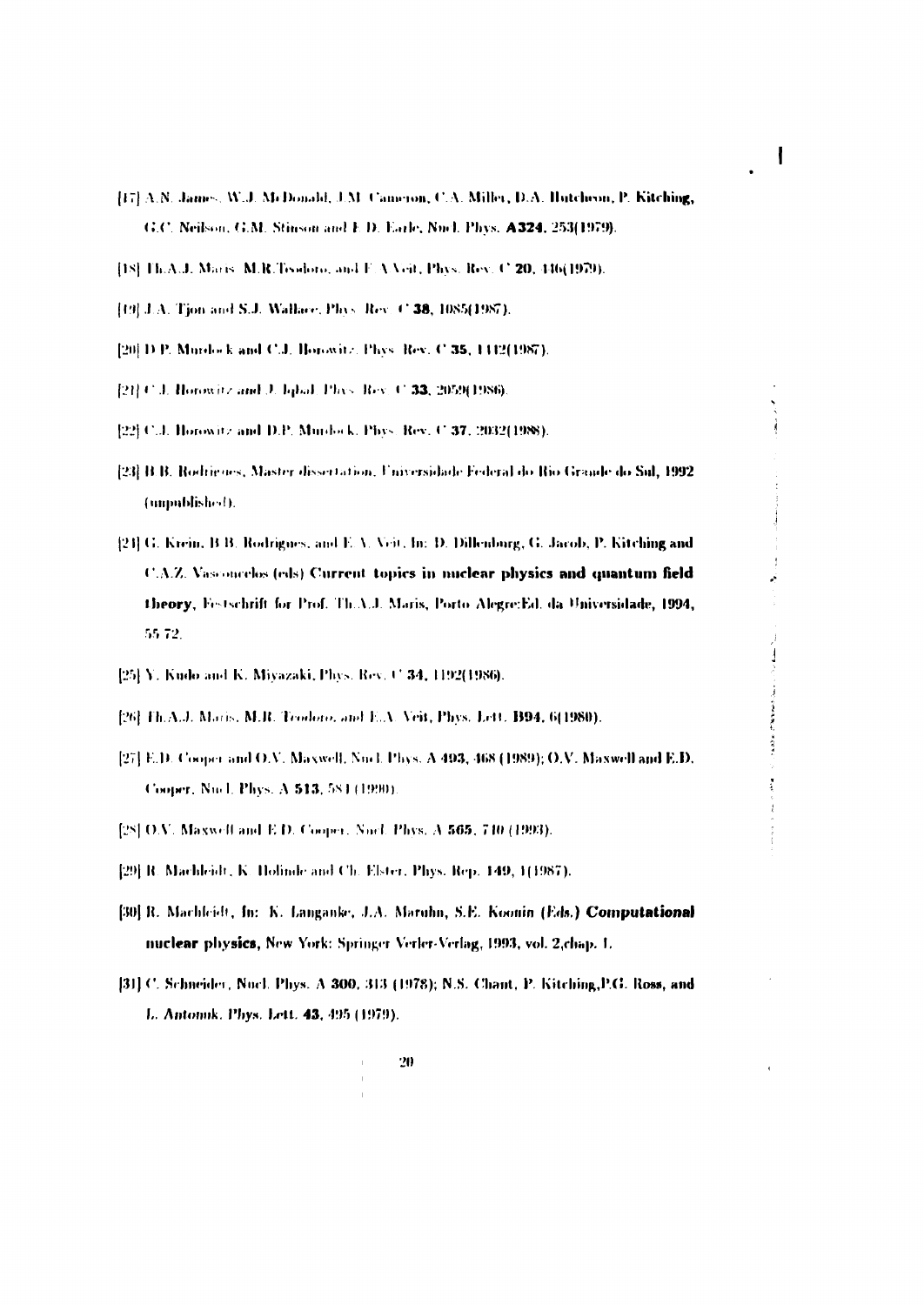- [32] L.Wolfenstein, Ann. Rev. Nucl. Sci. 6, 43 (1953).
- [33] J. Bystrick, F. Lehar and P. Winternitz, J. Phys. (PARIS) 39 (1978)1.
- [34] V E.Herscovitz, Th.A.J.Maris and M.R.Teodoro, Phys.Lett. 69B, 33 (1977).
- [35] P. Kitching, In: D. Dillenburg, G. Jacob, P. Kitching and C.A.Z. Vasconcelos (eds) Current topics in nuclear physics and quantum field theory, Festschrift for Prof. Th.A.J. Maris, Porto Alegre:Ed. da Universidade, 1994, 31-44.
- [36] P.Kitching, C.A.Miller, W.C.Olsen, D.A.Hutcheon, W.J.McDonald and A.W.Stetz, Nucl. Phys. A340, 423 (1980).
- [37] L. Antonuk, P. Kitching, C.A. Miller, D.A. Hutcheon, W.J. McDonald, G.C. Neilson, and W.C. Olsen, Nucl. Phys. A370, 389 (1981).
- [38] E.A. Veit, Ph.D. thesis, Universidade Federal do Rio Grande do Sul. 1981 (unpublished).
- [39] Y. Kudo and H. Tsunoda, Prog. Theor. Phys. 89, 89 (1993).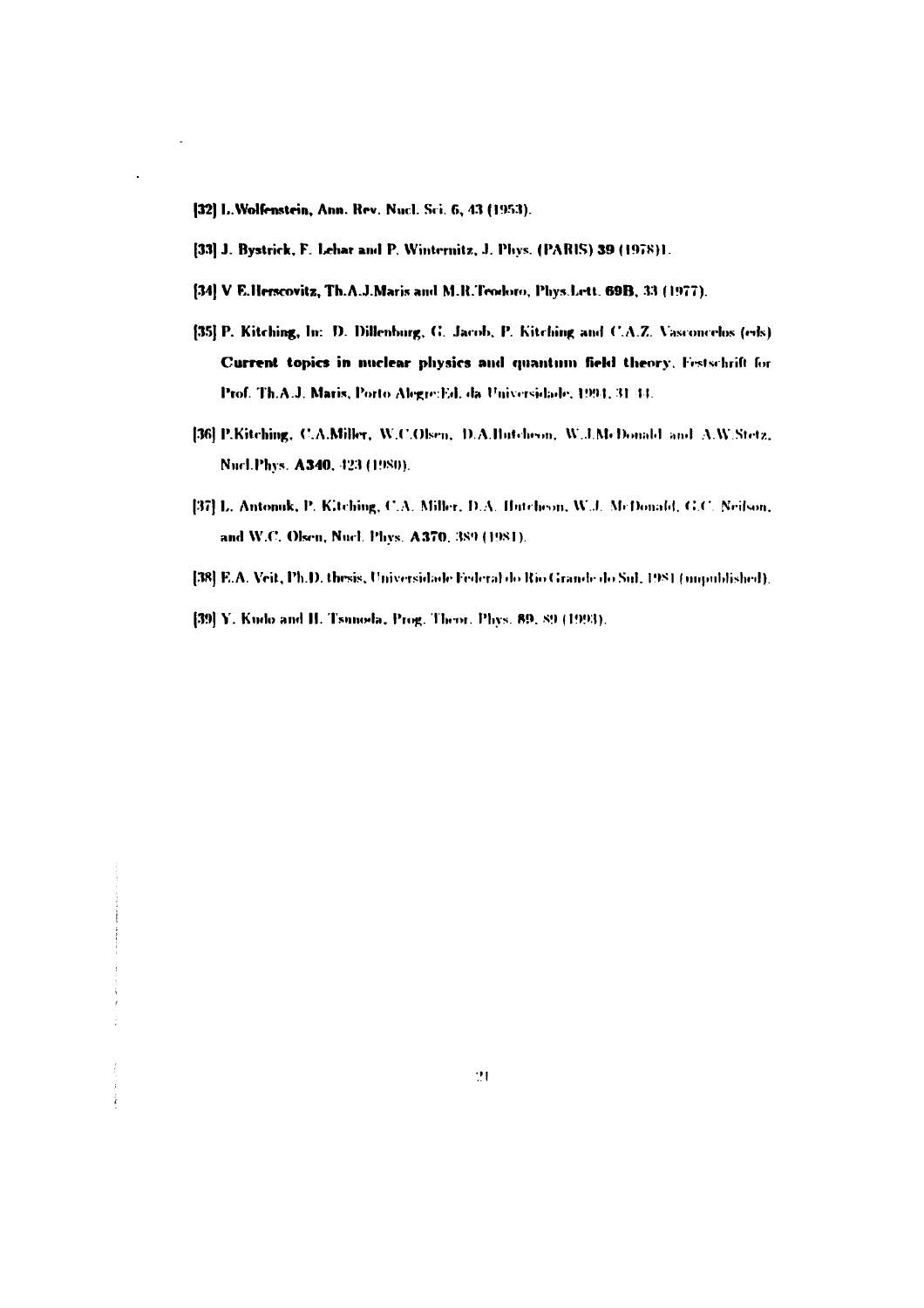## **FIGURES**

f

青

FIG. 1. Experimental asymmetries [36] for 200 MeV coplanar (j, 2p) scattering on the postates of <sup>16</sup>O. The dashed curves correspond to the free  $P(\theta, T_{rel})$  values.

FIG. 2. The effective polarization calculated [26] from the TRIUMF measurements shown in Fig. 1. The effective polarizations of the  $j = 3/2$  state are multiplied by -2 to check Eq.(9).

FIG. 3. Experimental asymmetries [37] for 200 MeV coplanar (5, 2p) scattering on the d-states of  $P(C_n)$ . The dashed curves correspond to the free  $P(0, T_{rel})$  values.

FIG. 4. The effective polarization calculated from the TRIUMF measurements shown in Fig. 3. The effective polarizations of the  $j = 5/2$  state are multiplied by -3/2 to check Eq.(9).

FIG. 5. The observables  $P(\theta, T_{rel})$  and  $C_{nn}(\theta, T_{rel})$  calculated with the Boan potential with parameters which fit the experimental phase shifts for free scattering on protons (solid curves) and turning off different mesons.

FIG. 6. The observables  $P(\theta, T_{rel})$  and  $C_{nn}(\theta, T_{rel})$  calculated with the Bonn potential. The solid curves correspond to parameters which fit the experimental phase shifts. The dashed curves correspond to scaling the masses (Eq.(12) with  $\xi = 0.7$ ), dot-dashed curves correspond to scaling coupling constants (Eq.(13) with  $\chi$  = 0.75) and dotted curves, scaling masses and coupling constants with  $\xi = 0.7$  and  $\chi = 0.75$ .

FIG. 7. Effective polarizations for 1p states of  $^{16}$ O obtained from the experimental asymmetries shown in Fig.1 with masses and coupling constants changed according to Eq.(12) ( $\xi = 0.7$ ) and Eq.(13)  $(\chi = 0.75)$ .

FIG. 8. Effective polarizations for 1d states of  $^{40}$ Ca obtained from the experimental asymmetries shown in Fig.3 with masses and coupling constants changed according to Eq.(12) ( $\xi = 0.7$ ) and Eq.(13)  $(y = 0.75)$ .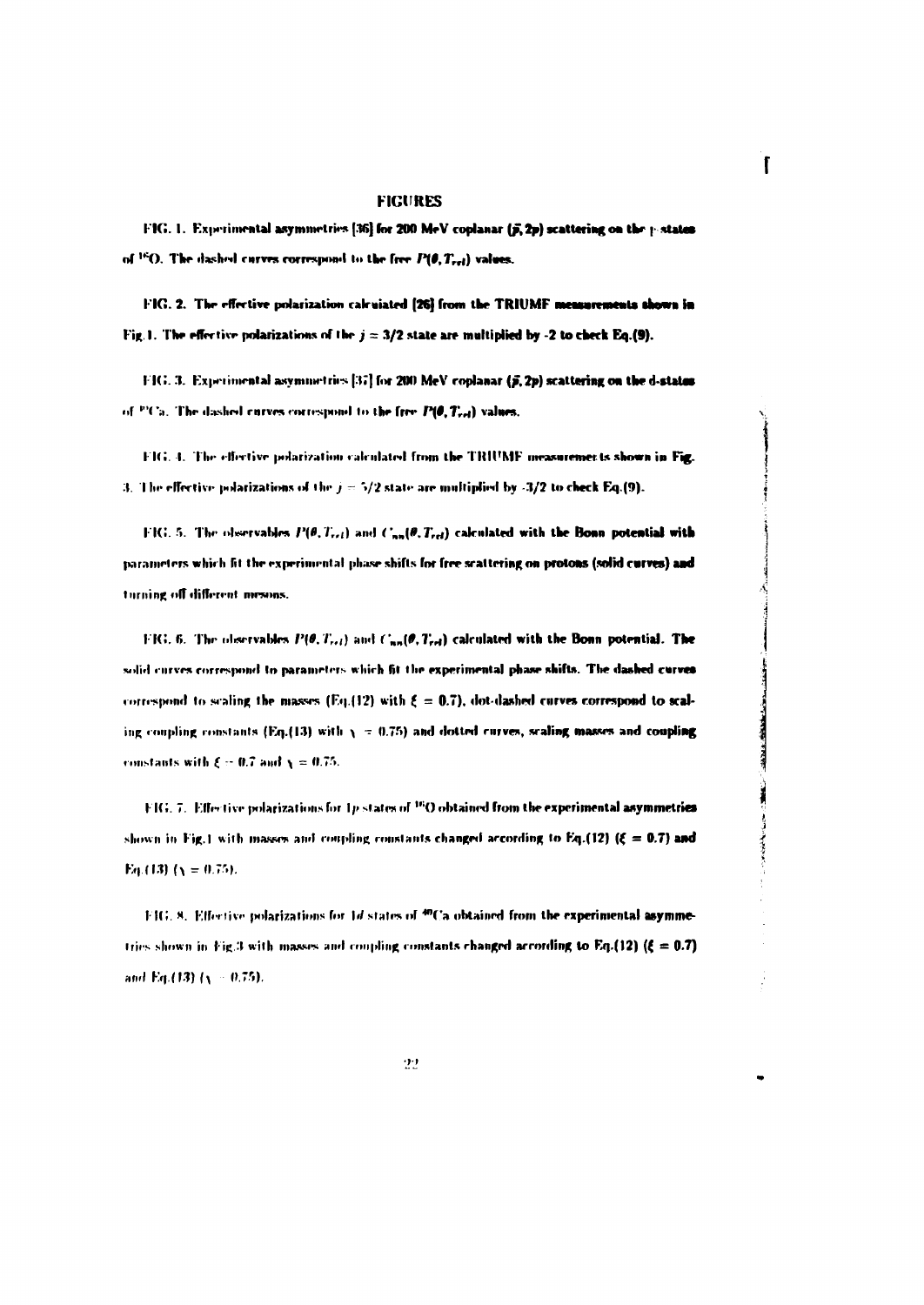FIG. 9. The observables  $D_{nn}$  calculated with the Bonn potential. The convention is the same as in Fig.6.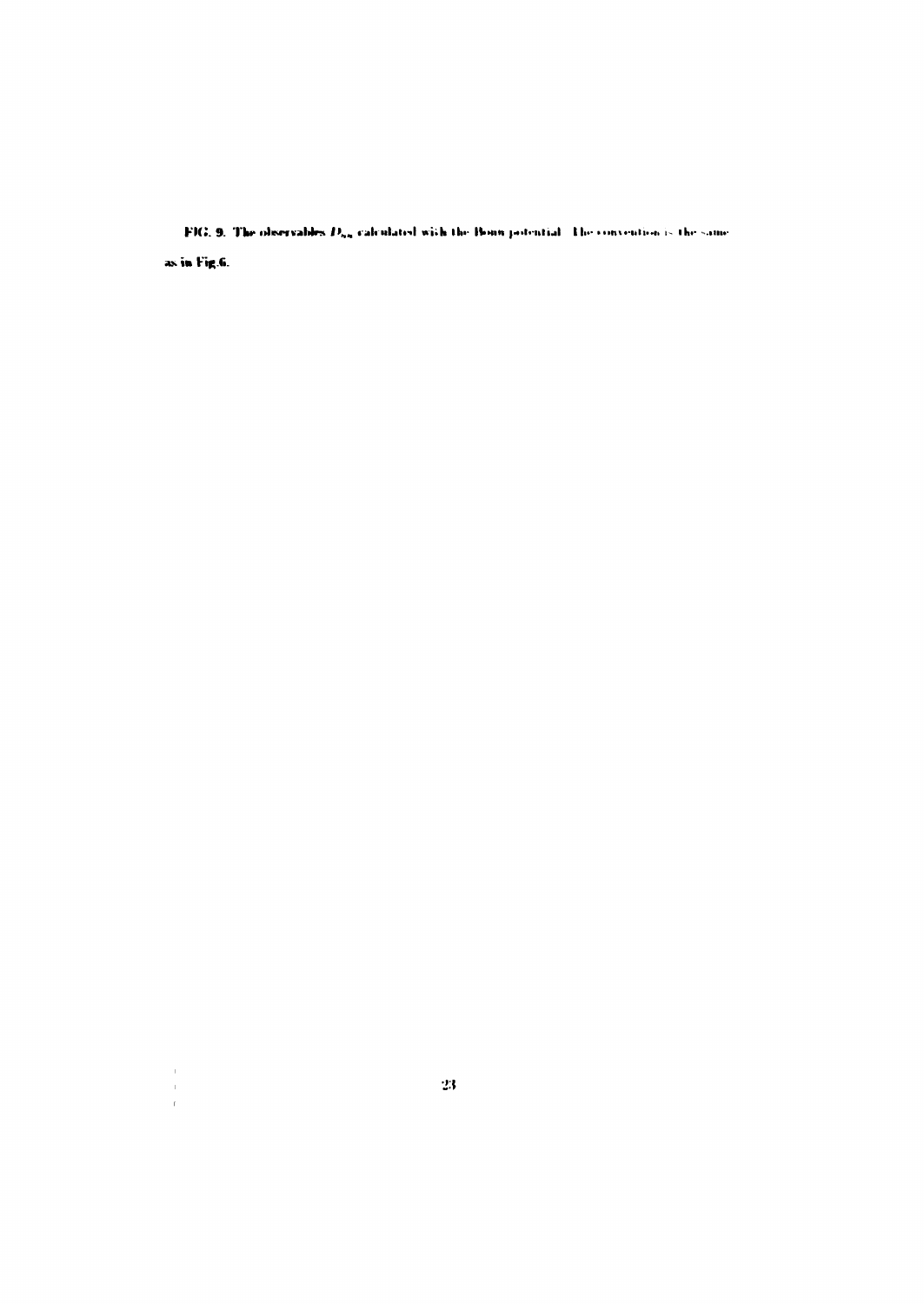

 $Fig. 1$ 

þ

 $\frac{1}{2}$ 

○ この方は、あるので、この時に、この時に、このこの

 $\frac{1}{4}$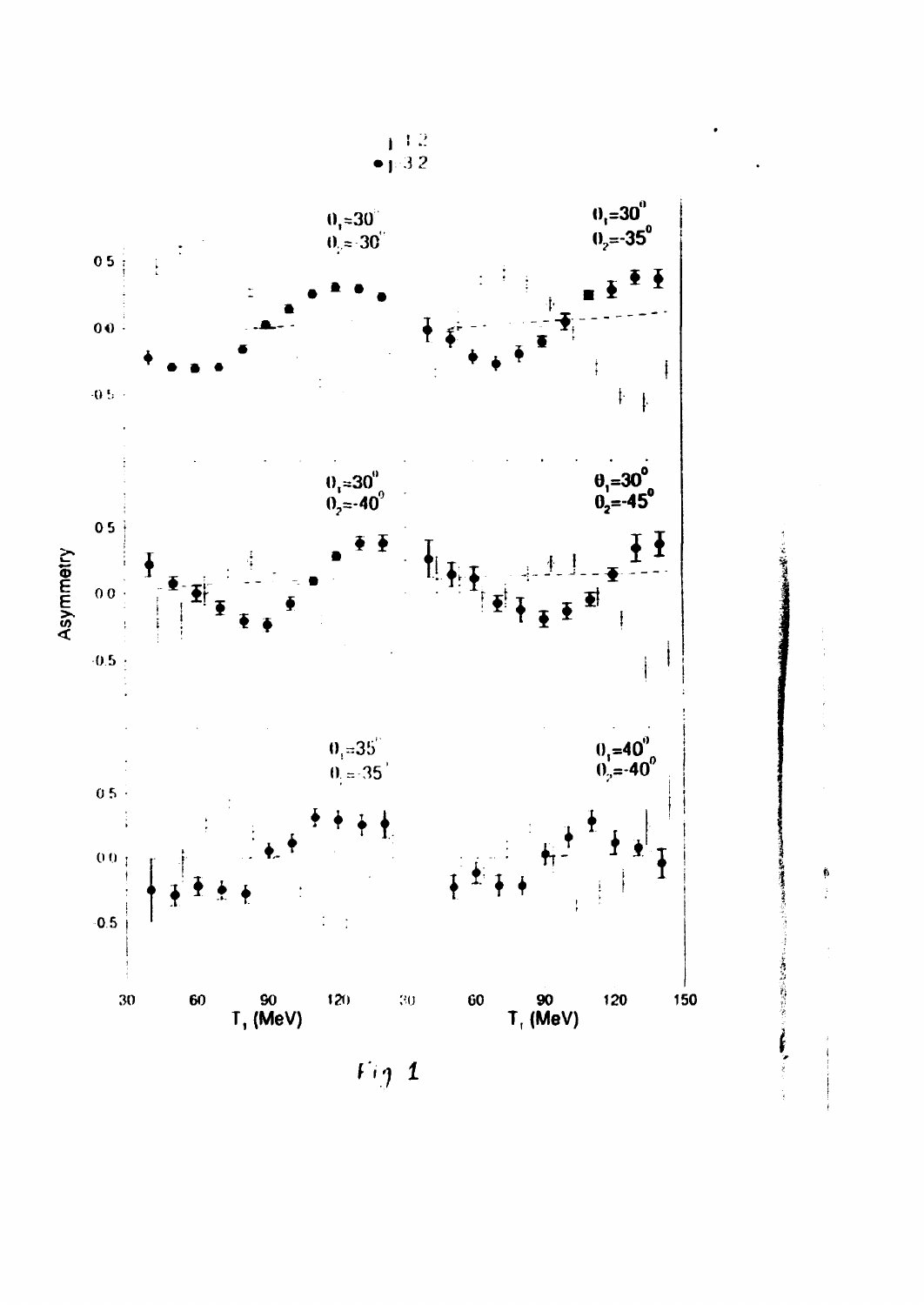

 $\Lambda_{\rm{max}}$  $\sqrt{2}$  .



 $E_{1,4}$ 

 $\frac{1}{3}$ 

 $\tilde{\mathcal{A}}$ 

 $\frac{1}{2}$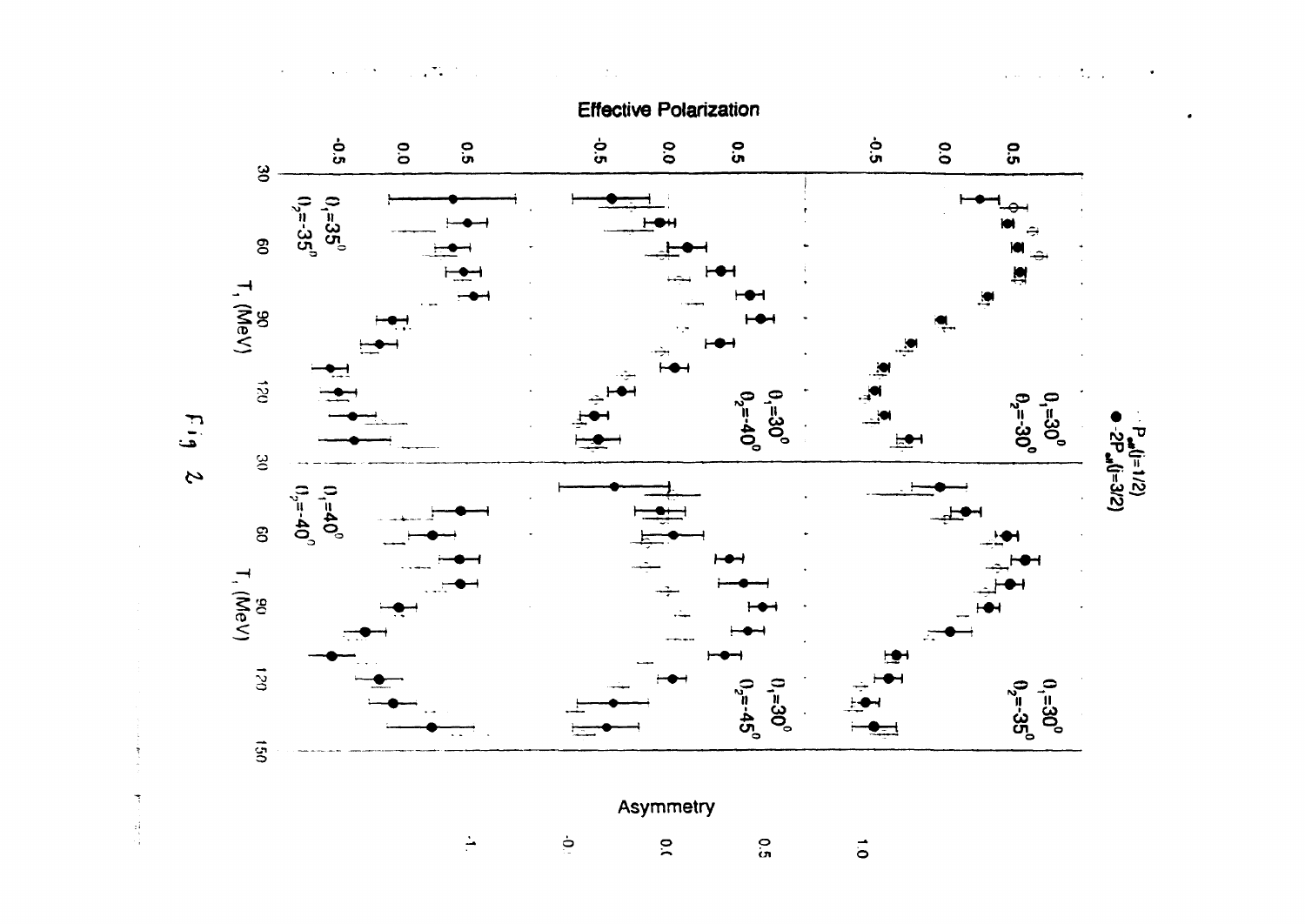

 $Fig 3$ 

 $\overline{0}$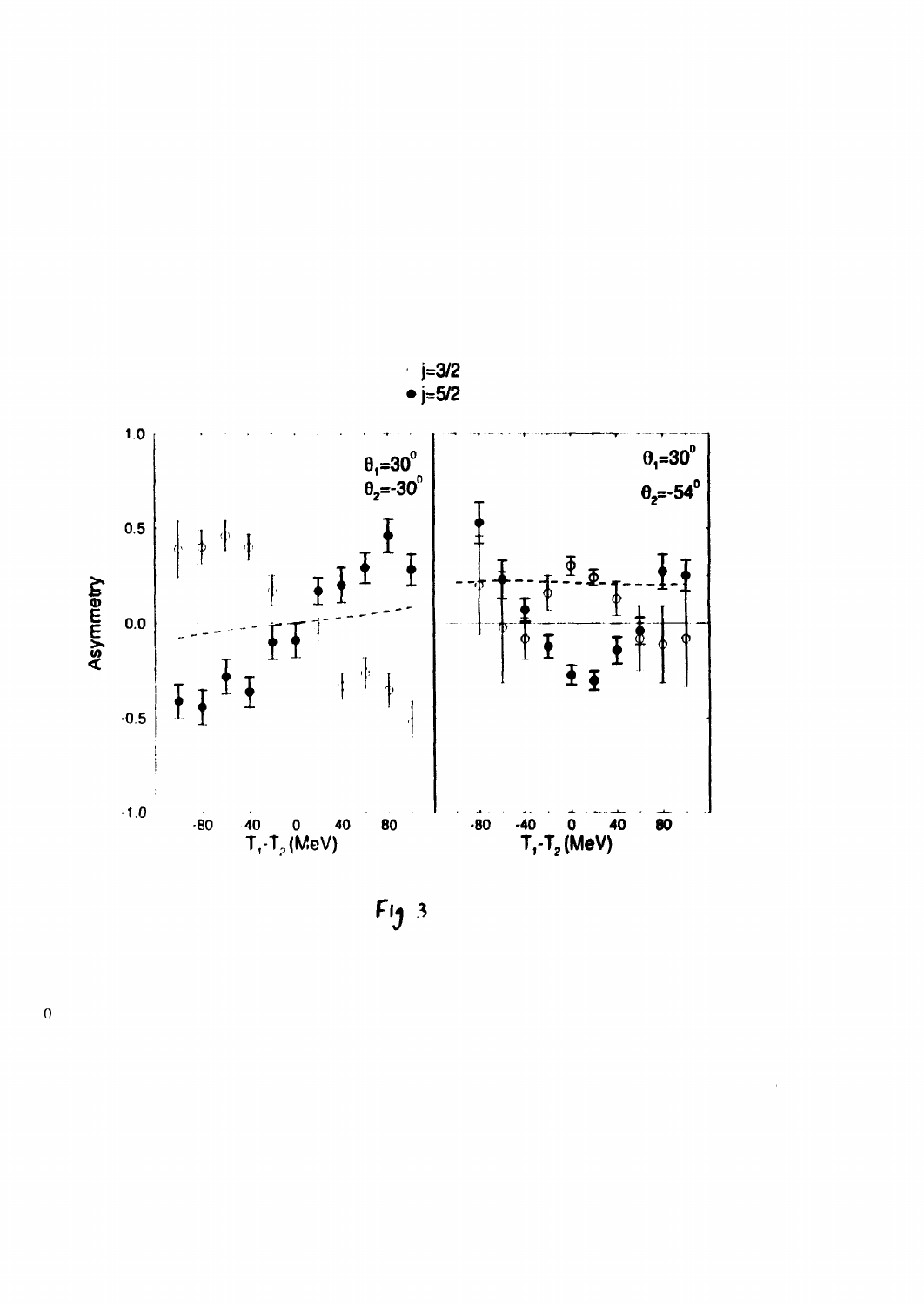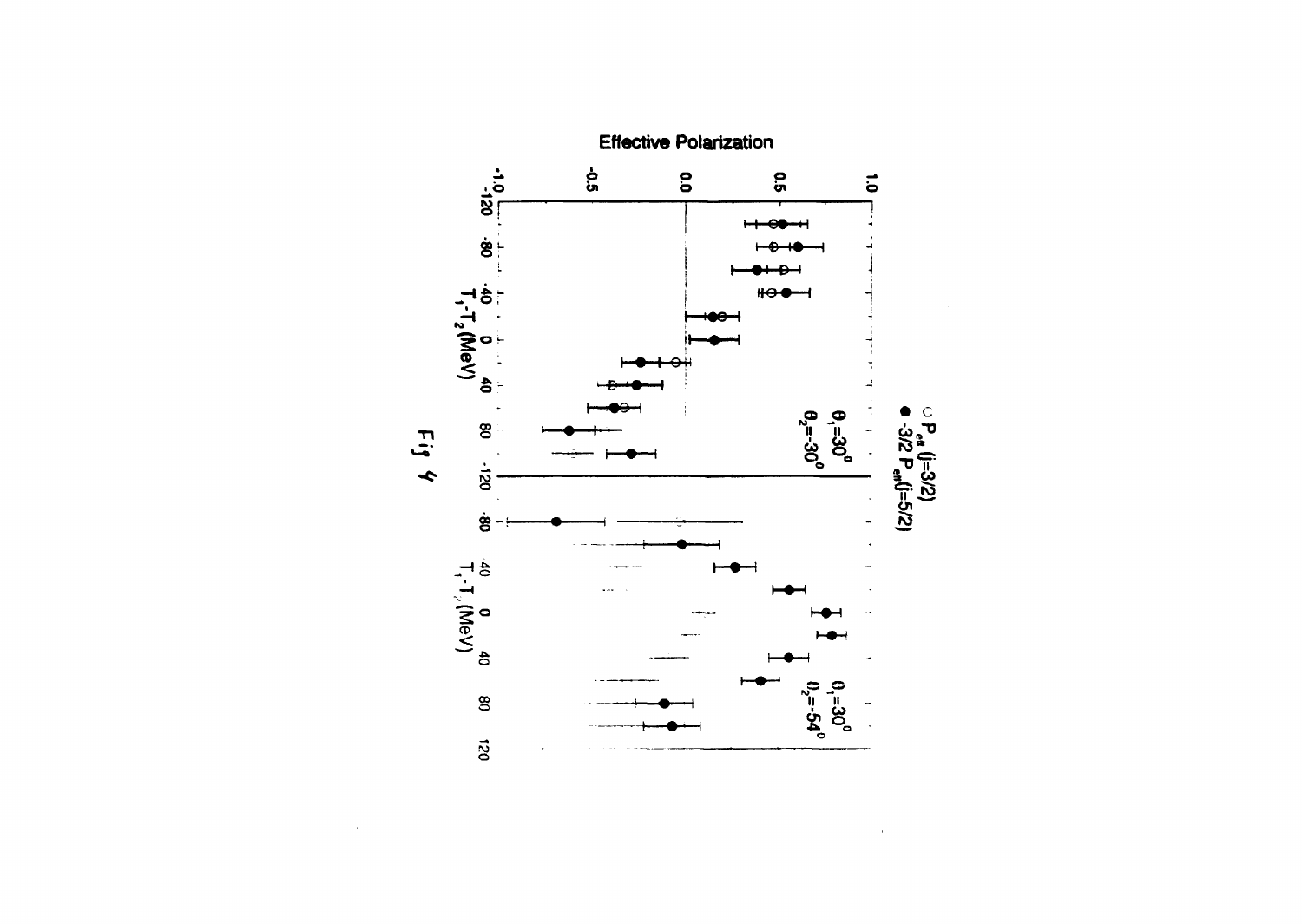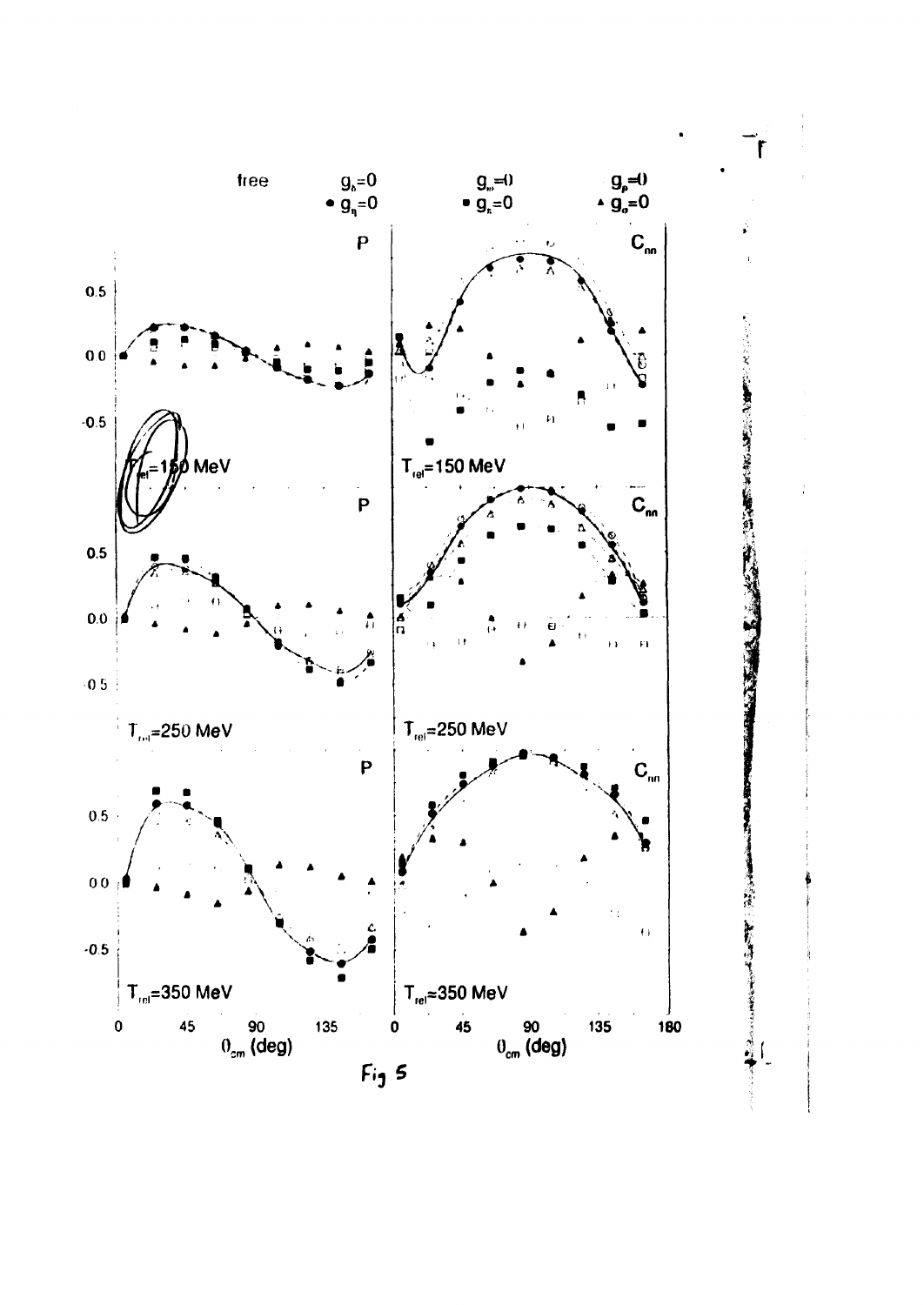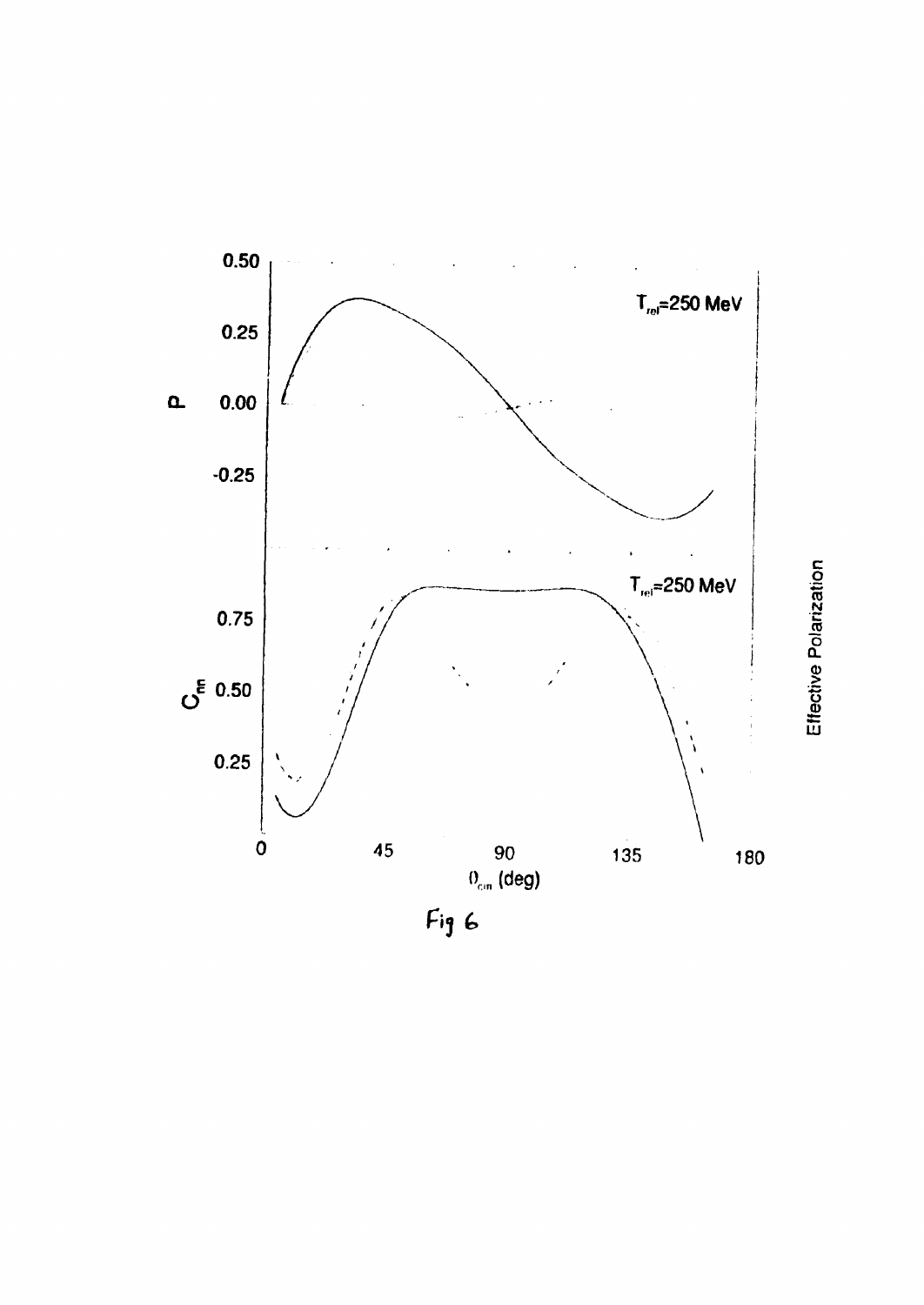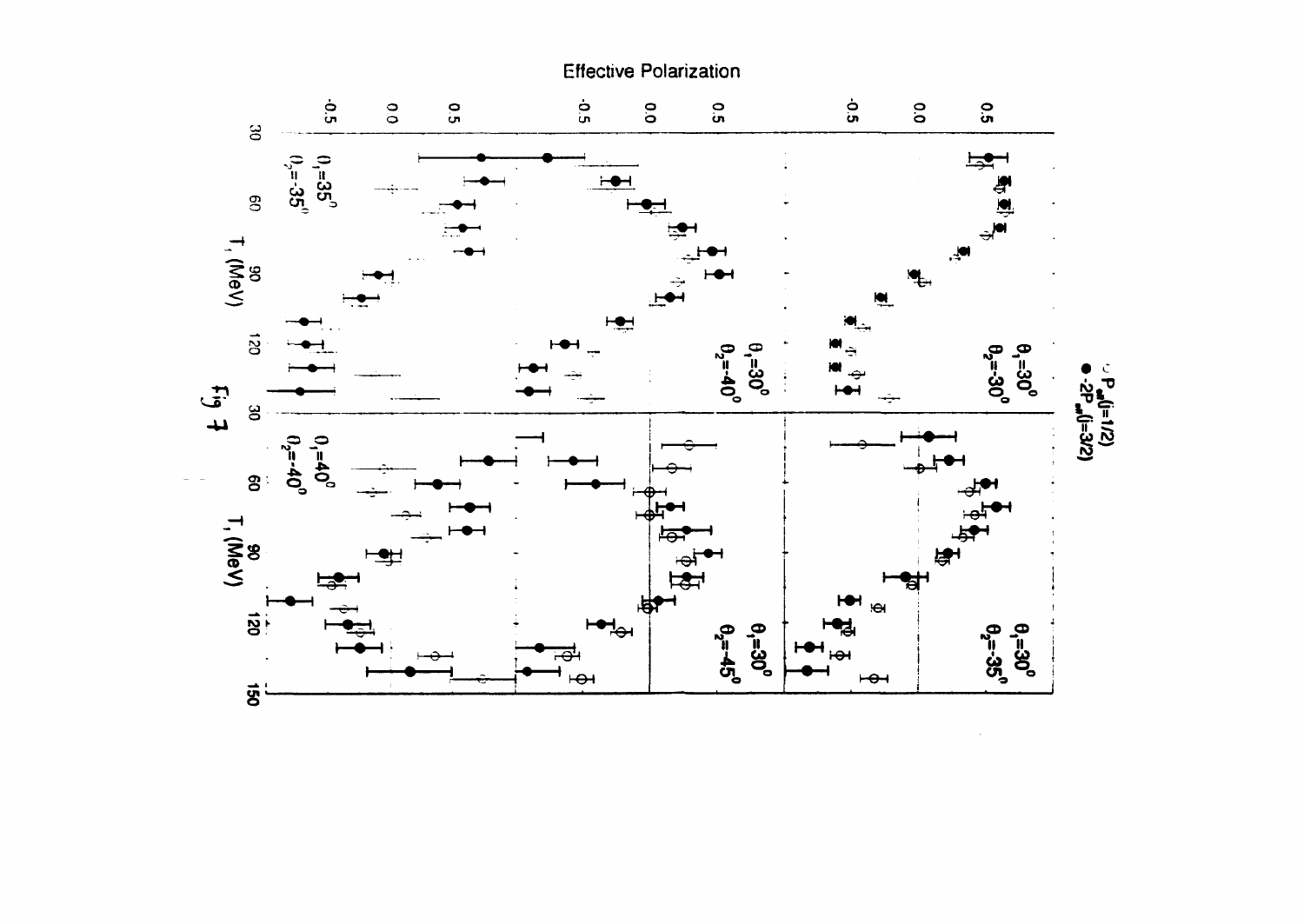

 $\ddot{\phantom{a}}$ 

 $\circ$